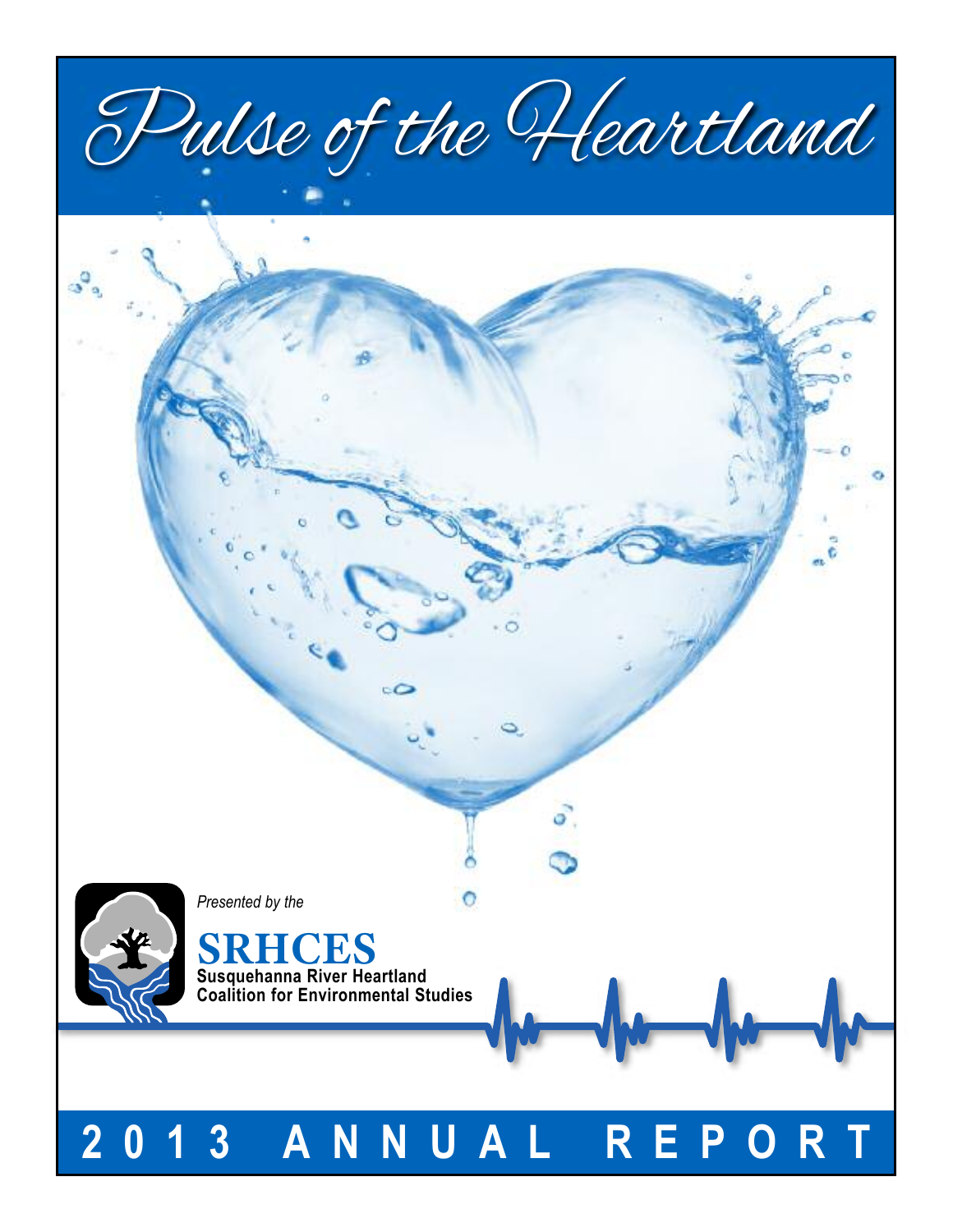# **S R H C E S**

*The Susquehanna River, and its watershed, define the quality of life for all who live, work and play within its boundaries. Arguably this region's most important asset it provides half of the fresh water that reaches the Chesapeake Bay. Its influence extends beyond Pennsylvania to the lives of many within the Chesapeake Bay area.*

*In recognition of this tremendous asset, six regional colleges and universities joined other partners, including Geisinger Health System, Northcentral Pennsylvania*



*Conservancy, the Forum for Pennsylvania's Heartland and*

*SEDA-COG, to work with state agencies and Chesapeake Bay affiliates to form the Susquehanna River Heartland Coalition for Environmental Studies (SRHCES). Through the Coalition, the*

*faculty, students and staff's impressive talents are engaged to study and monitor environmental issues within the watershed. Additional promotion and support for this effort have come from sponsors such as Sunbury Broadcasting Co., The Daily Item, the Foundation for Pennsylvania Watersheds and the Degenstein Foundation.*

*SRHCES 's members meet monthly to discuss: individual research projects, opportunities for collaboration, and the issues faced in their research. These meetings provide a forum to not only share information, but to also discuss partnerships.*



# *For more information about SRHCES, please visit* **www.SRHCES.org.**

*This year, the SRHCES members joined the Conservation Catalyst Network, an international network formed to explore the unique role of colleges, universities, and research institutions as catalyst biodiversity conservation across large and complex landscapes.*

*This year's report provides an overview of the impacts dams have on river systems. While many dams provide recreational benefits and help fuel the economy of nearby communities there may also be negative impacts to the waterway itself as well as the terrestrial habitat along the waterway.*

*We hope you enjoy the updates on the scientists' work and research related to the Susquehanna River and the terrestrial habitat along its banks. We've also included updates from our partners on the humanities side, Geisinger Environmental Health Institute, and Sunbury Broadcasting.*

**Late in 2012, James Levitt attended SRHCES's monthly meeting. Levitt is the director of the Program on Conservation Innovation at the Harvard Forest, Harvard University, and is a fellow in the Department of Planning and Urban Form at the Lincoln Institute of Land Policy. He focuses his research on historic and present-day innovations in the practice of land and biodiversity conservation.**

**Levitt presented the group with an outline of the Conservation Catalyst Network (CCN), an international network formed to explore the unique role of colleges, universities, and research institutions as catalyst for biodiversity conservation across large and complex landscapes. He then invited the group to submit an application to join the network. The application was accepted and members of the Susquehanna River Heartland Coalition for Environmental Studies are now in the CCN.**



*Students from Lycoming College attended <sup>a</sup> week-long meeting for the Conservation Catalyst Network at Acadia National Park. Hosted at the Schoodic Education and Research Center, the session allowed the students to share information about their unassessed waters work, and learn about what other landscape initiatives colleges from throughout the world are involved with.*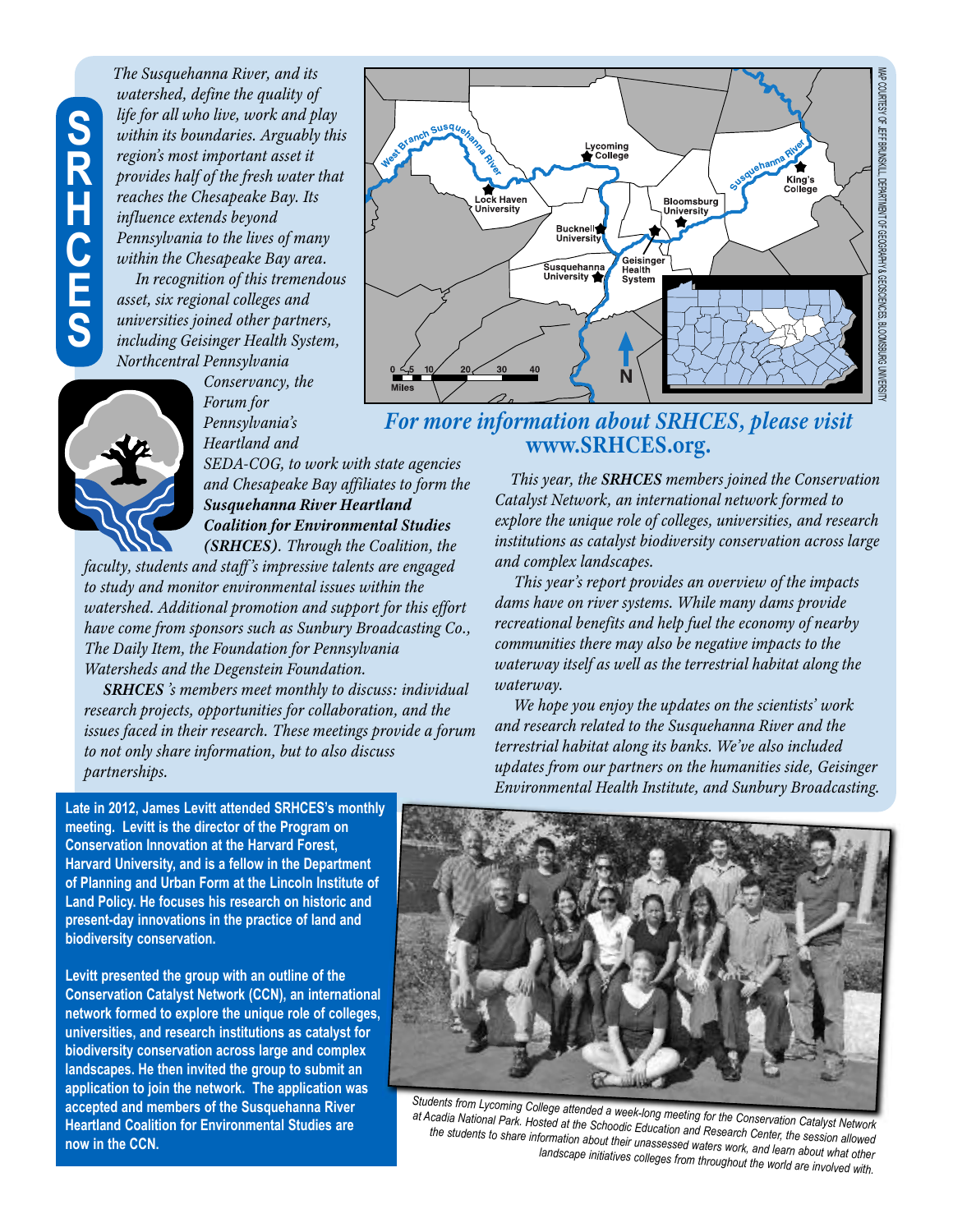Monitoring the Susquehanna

### **Dr. Jack Holt** *Professor of Biology Susquehanna University*

Dr. Holt continues to work with periphyton. Periphyton is the complex

collection of algae, macroinvertabrates, fungi, bacteria, and other material that attaches to submerged surfaces such as rocks. he is hoping to obtain an unbroken data collection for at least a 10 year sample period. for the fifth summer he is re-occupying various transects on the Susquehanna River in the Byer's Island area near Shamokin Dam, PA.

Using periphytometers (a device that holds a group of glass microscope slides and is then submerged for a period of time in the River), Dr. Holt and interns Ian Murray, Austin lovoli, and andrew anthony collect periphyton samples to further understand what types of communities exist in the Susquehanna River.

Benthic invertebrates samples in conjunction with the periphyton sampling provides a better understanding of the water quality and conditions of the River. In addition to continuing these projects, Dr. Holt will have one intern begin a study on surveying microbes in the river, focusing on bacteria.



*After collecting water samples, interns, Ian Murray, Austin Iovoli, and Andrew Anthony document some basic information and store the samples in the boat.*

### **Sean Reese** *Aquatic Ecologist Bucknell University*



Sean Reese, of Bucknell University's Environmental center, and intern, Jared feindt will continue to survey the mussel populations in Buffalo creek. Buffalo creek is a shallow waterway surrounded almost exclusively by farmland. Agricultural practices can often add excessive amounts of nutrients and sediments to a waterway, which can lead to algal blooms and loss of habitat for aquatic organisms.





Mussels are a natural filter feeder and are recognized as a very important member of the aquatic ecosystem. some mussels use fish as a host for their glochidia, or larval stage. certain mussel species can be functionally dependent of a specific host fish to complete its life cycle. Elliptio complanata are known to have higher success rates metamorphosing into juvenile mussels using the American Eel as their main host fish for their glochidia.

In 2010 and 2011 the United States Fish and Wildlife Service stocked American Eel's in Buffalo Creek. Reese is now assessing the impacts of the stocking on the native Unionid mussel population. he hopes his survey will provide population and recruitment data which will allow for future studies to investigate the effectiveness of American Eel introductions on native Elliptio complanata populations. Reese has 10 sites throughout Buffalo creek with four surveys being conducted at each site for a total of 40 surveys this summer.

Reese will also be continuing his mussel survey work in the West Branch Susquehanna River. He is hoping to expand the surveys to sites on the main Susquehanna River as well.

# **Geoffrey Smith**

*Susquehanna River Biologist Pennsylvania Fish & Boat Commission (PFBC)*



science for a changing world

# **Vicki Blazer** *USGS Research Scientist*

Geoffrey smith and vicki Blazer, are continuing to study the health issues present in smallmouth bass populations in the Susquehanna River Basin. Smith and his cooperators have found that in addition to parasites, bacterial and viral infections, and poor water quality, there are at least two more factors affecting the smallmouth bass population – melanosis and endocrine disruption. **3**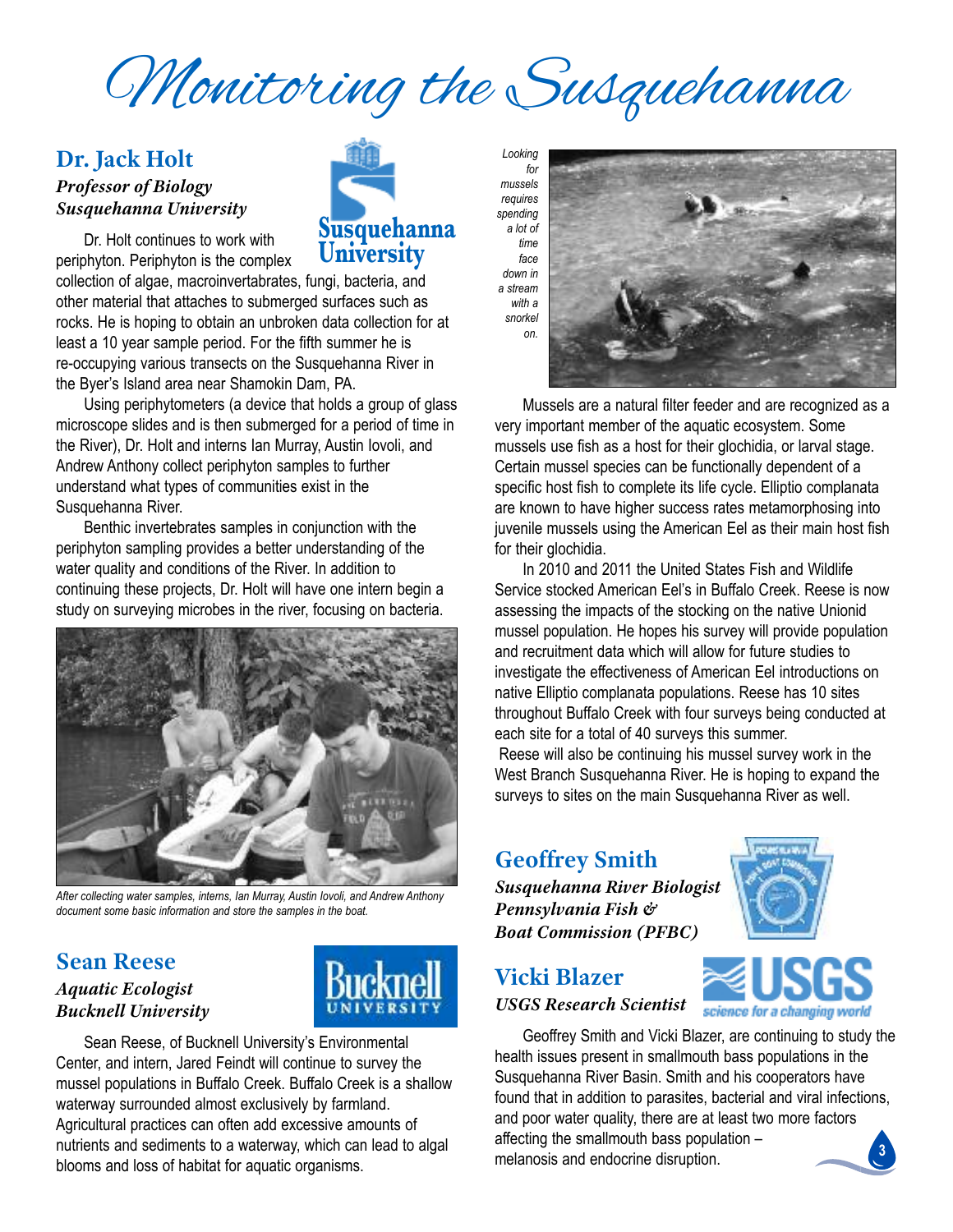Melanosis is a form of hyperpigmentation commonly associated with overexposure to UV radiation. It has been documented Pennsylvania fish as early as the 1980's. There are questions as to whether the factors driving melanosis could be contributing to the decline of smallmouth bass but a definitive association has not been made. PFBC is not certain what the exact cause of the pigmentation issue, but the fish studied so far seem healthy and anglers can consume a fish showing signs of melanosis.

fisheries biologists are also noticing endocrine disruption in smallmouth bass populations. Endocrine disruptors are chemicals that can interfere with natural hormones present. This disruption can cause suppression of the immune system and has caused intersex within the smallmouth bass population.

smith and others believe the excess amount of chemicals could be from point and non-point source run off into the streams and rivers. chemicals introduced to the water then accumulate in tissue of organisms as well as in soil. Evidence suggests the reason that the smallmouth bass population is being affected more prominently than other species is due to the fact

*variation in reproductive characteristics, in males including testicular oocytes and presence of vitellogenin. Vitellogenin is a protein which is present in the yolk of an egg. Finding this protein present in males is evidence that some compound is activating a present, but typically inactive gene in these fish.*

*Intersex is a*

that they are nest-spawners. Nest-spawners dig a nest in the soil to lay their eggs. This puts eggs and larval fish in close contact with contaminated soils.

passive water collection is being done to document the suite of chemicals and their relative concentration in the water. Tissue samples are also being collected and analyzed for evidence of endocrine disrupting compounds.

# **Dr. Peter Petokas**

*Research Associate Clean Water Institute Lycoming College*

**4**



Dr. Petokas has entered his eighth year of Eastern Hellbender research in northcentral

pennsylvania. With the assistance of numerous student interns, he has captured and tagged over 1,500 of the giant salamanders including hundreds of recaptures.

In cooperation with Cornell University Dr. Petokas has been collecting samples for testing. These tests revealed that up to forty percent of the hellbenders in the northcentral region are

infected with amphibian chytrid fungus, a disease attributed to the global amphibian decline crisis.



*Emily Fogoros, Dr. Peter Petokas, Kourtney Mottern, and Jamie Huntley, Executive Director at the Camp Victory Nature Center. The interns spent their summer working to expand the educational materials and information available to campers.*

The effect of this disease on the hellbender is not fully known.

A new project, initiated in the summer of 2012, was an investigation of the distribution of native and non-native crayfish in northcentral Pennsylvania. Dr. Petokas has expanded the study and is now planning a future monitoring program to assess when and how fast crayfish invasions take place. So far, the West Branch Susquehanna River sub-basin has escaped a full invasion by the large and aggressive Rusty Crayfish, though it has successfully invaded most of the Susquehanna River basin, including the from the New York headwaters to well below the confluences of the Susquehanna with the West Branch Susquehanna.

As the West Branch Susquehanna River's quality improves, he fears the Rusty Crayfish will invade into the far reaches of the West Branch sub-basin. Two species of native crayfish were found during research done in 1906 in the West Branch Susquehanna River. Of the two native crayfish species that were present, only one species remains and is restricted to smaller headwaters streams.

In cooperation with the Executive Director of Camp Victory (**CampVictory.org**) and various local, state, and federal agencies, Dr. Petokas is contributing toward the creation of wetlands to replace shallow, warm-water ponds at the camp. By removing sediment from one pond, it will be used to fill the others, which will then be planted with various types of wetland plants, resulting in a mix of different wetland environments. The goal is to increase ecological and biological diversity at camp

*Dr. Petokas and his students provide education and outreach to local schools, conservation groups, and the general public. If you would like to report a Hellbender sighting, request information on the Eastern Hellbender, or schedule a presentation for a group, Dr. Petokas can be reached via email at Petokas@lycoming.edu.*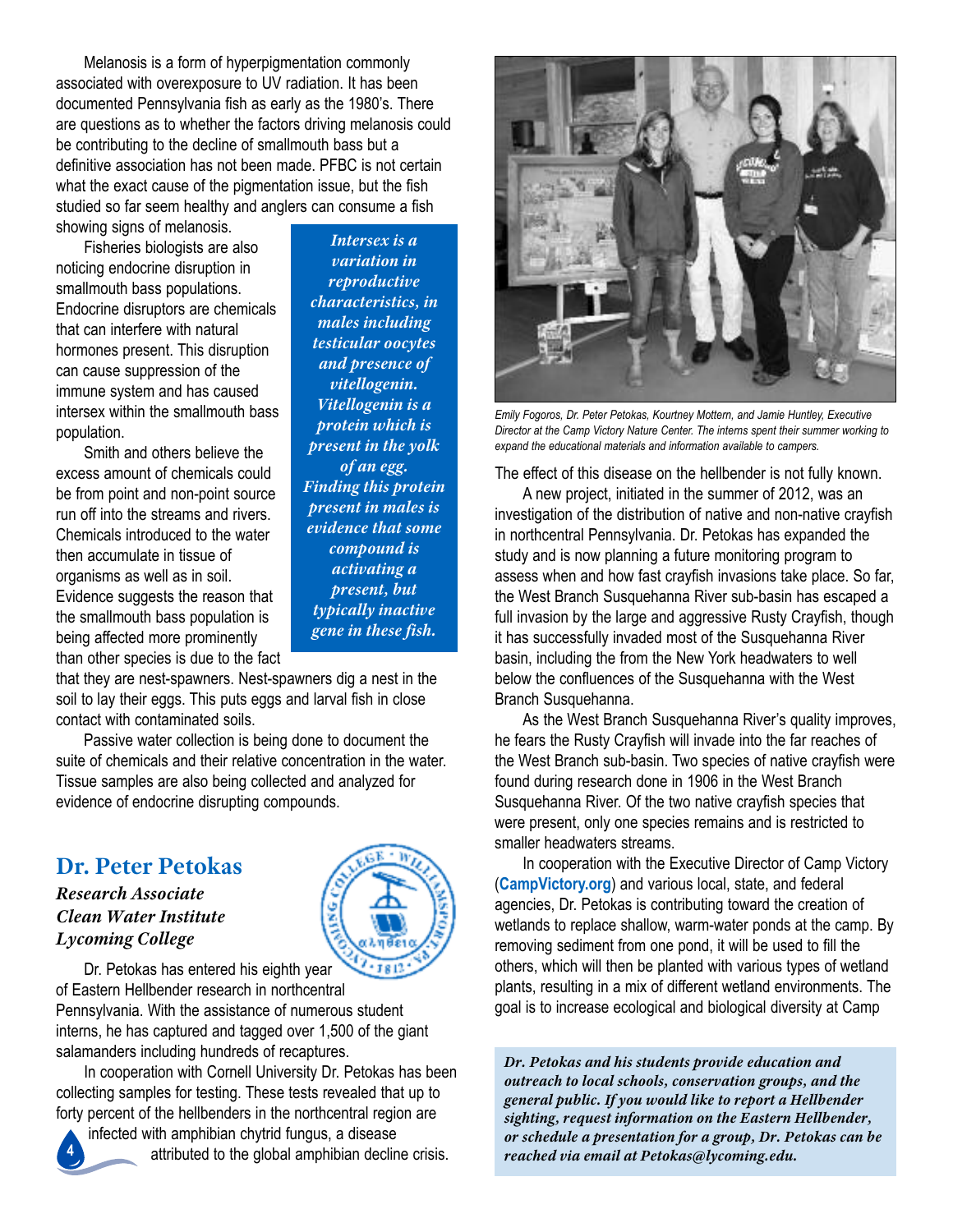Victory, improve water quality in the Mud Run watershed, and provide unique educational opportunities for students and campers in the environmental education program.

Dr. Petokas is currently serving as a mentor to the summer environmental education interns at the camp's new nature center. Dr. Petokas assisted in the planning and development of the nature center, and, with the assistance of Lycoming College students, he created educational materials and displays that are now in use a the nature center.

# **Dr. Carlos A. Iudica**

#### *Associate Professor of Biology Susquehanna University*



Dr. Iudica is monitoring the

amphibians and reptiles present at Susquehanna University's Center for Environmental Education and Research (SU-CEER). The 87-acre site is a former dairy farm located near campus. Dr. iudica set tin roof material out on the ground, creating microclimates underneath. The microclimates are placed near ponds and checked at 15 day intervals at dawn. The amphibians and reptiles found are marked with chips. This allows for migration and diversity to be monitored. These macroclimate tins allow him and his students to monitor local migration and diversity of these important animals.

A Bat monitoring pilot project is also being continued at Woodward Cave, along Penns Creek and sites on Buffalo Creek. Audio data will be collected and analyzed for diversity of species, population composition, and activity. Funding for this project will be provided in part by the pennsylvania Game commission, with other funds from the Degenstein foundation.

Dr. Iudica will travel this fall to Argentina to the International Raptor Research Meeting to present the results of two projects on owls. As reported in previous editions of the "Pulse of the heartland", Dr. iudica studied owl pellets for a number of years to identify what the owls were eating. Using this information he compared what different species of owls living in the same location were eating.

his lab will also continue work started in 2009 to identify vertebrate fossils found in a pitfall trap near Penn's Creek.

## **Dr. Jonathon Niles** *Adjunct Faculty – Biology Susquehanna University*



Dr. Niles continues to work on the Unassessed Waters Project, as well as

continuing with two post-flood studies in the Susquehanna River watershed. The Unassessed Water Project is an effort of the Pennsylvania Fish and Boat Commission (PFBC). PFBC staff and partners, such as Dr. Niles, are conducting field work at streams that have either never been assessed for fish



populations, or were last assessed over 20 years ago. His sampling is focused on un-named tributaries in Loyalsock Creek, named and un-named tributaries in Rock Run, Pleasant Stream, Penns Creek and White Deer Creek.

following flooding in the fall of 2011 caused by hurricane Lee, Dr. Niles has collected fish population, BMI (Benthic Marcroinvertabrate index), water quality, and fish diet samples from 30 tributary streams located in loyalsock creek watershed between lopez and Barbours. Data will be used to broaden the understanding of how flood events affect macroinvertebrate population and brook trout popluations. Dr. Niles is also going to be using results to develop a timeline for recovery.

sampling done after the flood showed the sites were severely depleted. Diversity of organisms has risen, however the population has not yet recovered to pre-flood levels. Dr. Niles hopes to acquire enough data to document how long it takes for both diversity and population numbers to return to ideal levels.

following the flood, fish less than 150mm were completely wiped out. There has been one strong year class, with good reproduction again in 2013. These years classes should survive and spawn in the summer of 2014 and 2015 if no further flooding events occur. Sediment samples are also being taken at these sites to determine if there is any impact from forest removal associated with gas drilling on fine sediment inputs. if forest removal from gas drilling is increasing sediment input, aquatic life surveys may see a decline in populations.

# **Dr. Ben Hayes**

#### *Director of the Susquehanna River Initiative at Bucknell University*



**5** Dr. Hayes continued his detailed mapping studies of the West Branch Susquehanna River. Dr. Hayes looked at the channel morphology, island and floodplain features, and aquatic habitat along a 54km stretch of the River. This information will allow him to characterize the fluvial landforms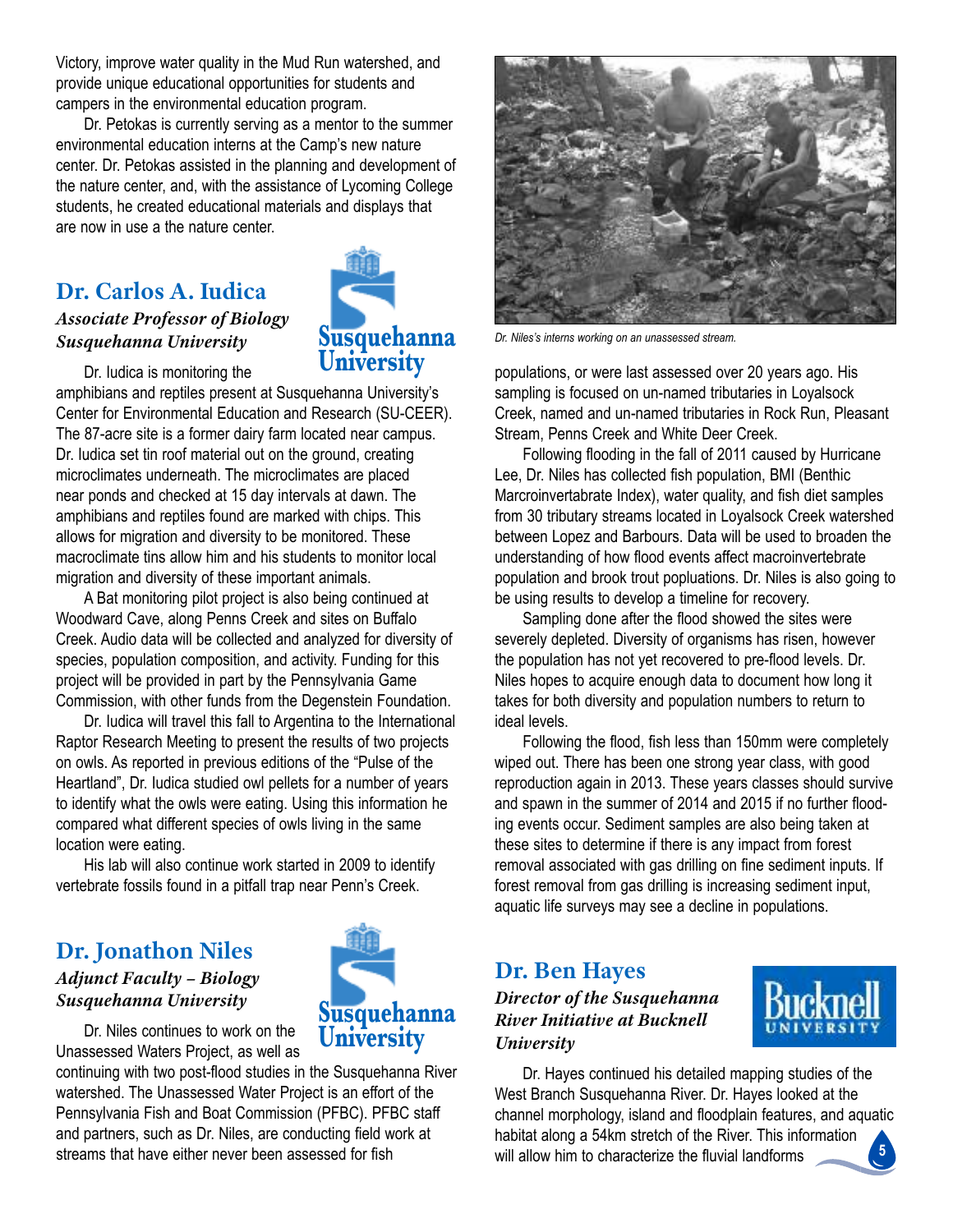

*Matt Sirianni and Rob Jacob collecting gravity data.*

and assess its geomorphic history. This is part of a larger interdisciplinary effort in collaboration with other Bucknell faculty, including Dr. Jessica Newlin (Department of Civil and Environmental Engineering), Dr. R. Craig Kochel (Department of Geology), Dr. Matthew Mctammanay (Department of Biology), Dr. Robert Jacob (Department of Geology), and Sean Reese (Environmental Center).

In the lower reaches of the West Branch between Milton and Sunbury, SRHCES student intern Molly Gutelius used a high-resolution depth finder and side-scan sonar imager to map the river morphology, bedforms, and sediment textures. The data are bin processed and combined with terrestrial LiDAR coverages to produce sonar image maps (siMs) and digital bathymetry maps (DBMs) of the channel and adjacent floodplain features. at numerous locations, they snorkeled and scuba-dove to characterize the size, lithology, relative age, and degree of armoring of the river bed sediments. Areas of groundwater upwelling, bedrock control, and relative ages of the channel are providing clues to natural history and aquatic habitat of the River. Molly also created a relational database of daily hydroclimatic data from 13 stations across the entire Susquehanna watershed to compare and contrast flood, drought, and baseflow conditions in the West Branch Susquehanna River and Susquehanna River for the past 150 years.

Upstream near the Great Bend at Muncy, PA, SRHCES intern Matt Siriannia used a LaCoste and Romberg Gravitron unit to determine if variations in the thickness of valley fill were detectable as deviations in the gravitational field and if micro-gravity techniques could be use to map the bedrockalluvium interface. laurentide glaciation during the early pleistocene (~970ka) scoured bedrock and dammed the West Branch in this area, creating 100km long glacial Lake Lesley that extended from Muncy/Montoursville upstream to beyond Bald Eagle Creek. The exact location of the ice dam and the downstream valley fill architecture is not yet understood.

Gravitational field readings at 50 locations over five transects were collected across the Muncy creek and

**6**

Susquehanna River valleys, covering an area of approximately 30km². Well logs and other geologic data are being used to refine the joint-inversion gravitational models to develop a glacio-fluvial isopach map of the river valley and determination of the density contrast between the alluvium and the underlying sedimentary bedrock. The location of the gravity low does not correspond with the present day location of the Susquehanna River, but is believed to reveal the Pleistocene location of the Susquehanna River and possible glacial ice dam.

## **Dr. L. Donald Duke** *Visiting Professor of Civil & Environmental Engineering Bucknell University*



Dr. Duke is taking a closer look into flood mitigation in Susquehanna River towns, and the policies, regulations, and plans that are used to help protect property and public safety. Interns, Ellen Kalnins and Ryan Murphy, will familiarize themselves with the web of flood control policies in about eight different case study cities located from lock haven on the West Branch Susquehanna River and Bloomsburg on the Susquehanna River above the confluence, down to Selinsgrove on the Susquehanna River below the confluence with the West Branch Susquehanna.

Dr. Duke and the students are evaluating the diverse flood control approaches. Conventional structural changes such as walls, levees, and channel straightening are in place in some towns. Others employ hydrological approaches, such as flood plain management and off-stream detention. still others take a planning approach, including municipal buy-outs of properties subject to repetitive flooding; code requirements for buildings in flood plains; and ecosystem plans for smaller tributaries. Some municipalities implement a mix of approaches, all adapted to the geographic, demographic, and hydrological conditions of each town in the region.



*Dr. Duke and his students spent time talking to municipal officials. Here interns Ellen Kalnins and Ryan Murphy speak with staff from the City of Lock Haven at the Lock Haven levee.*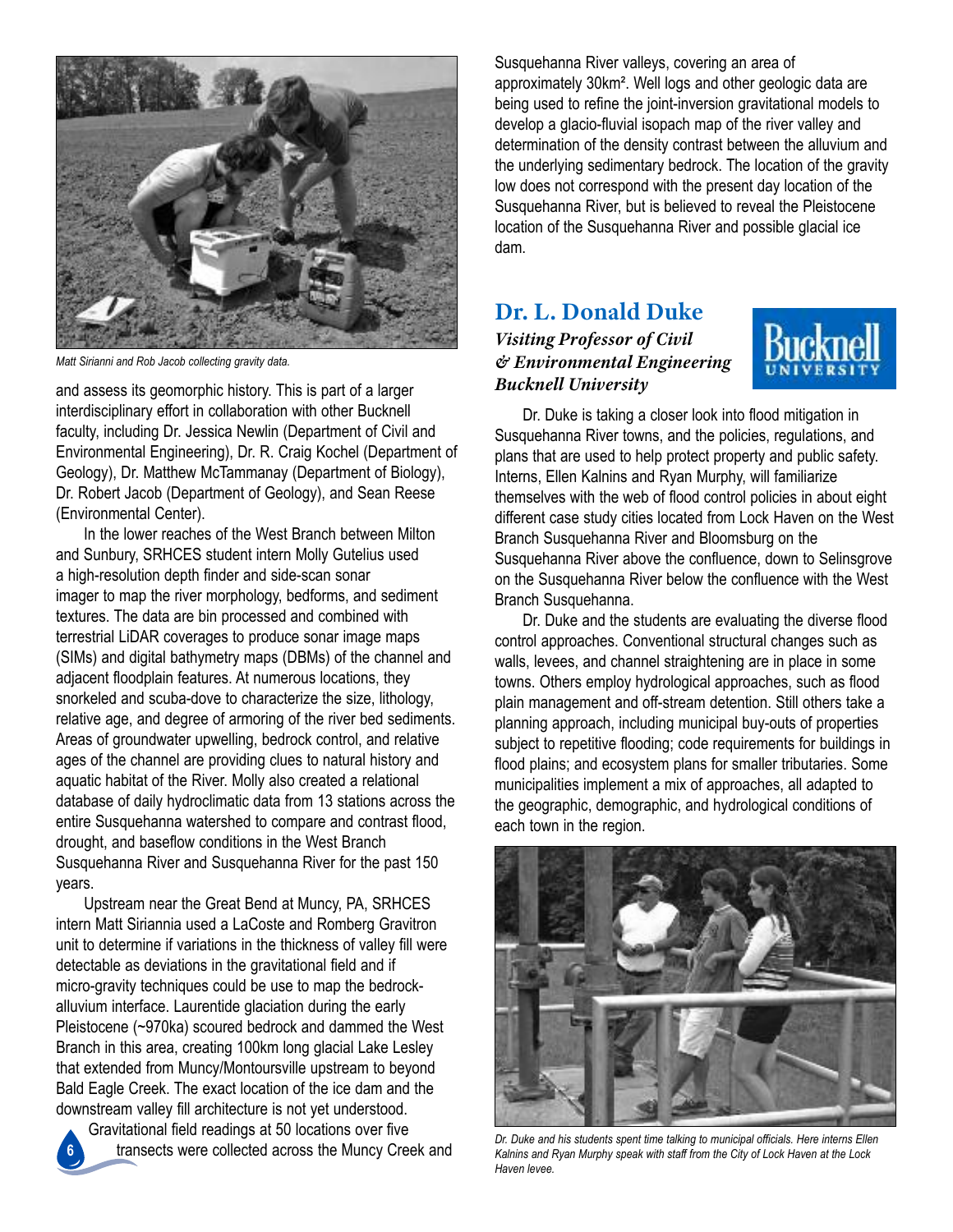# **Dr. David Matlaga**

#### *Assistant Professor of Biology Susquehanna University*

Dr. Matlaga will begin his first summer at the University with a population study on Japanese knotweed

along the Susquehanna River. Japanese knotweed is an invasive plant that has come to dominate much of the riparian forests in the Northeastern Region. First introduced in the late 1800s as an ornamental plant, Japanese knotweed crowds out native plants.

**Susquehanna University**

In order to try and control the spread of this invading species, Dr. Matlaga is trying to understand more about the various ways Japanese knotweed reproduces. Japanese knotweed can grow from a seed, from a rhizome (an underground stem), or from stem engagements.

he and intern chelsea Gowton will compare two different area types to see how successful Japanese knotweed is at reproducing. One area type is a site with an undisturbed area that has a Japanese knotweed canopy and other vegetation. The second area type is a disturbed area site that has been cleared of all vegetation. A plot was established at each site by planting a combination of the three types of reproductive propagules (seed, rhizome, and stem engagements).

A specialized camera designed to capture the amount of canopy cover is used throughout the planting process. This will show the amount of light that these plants will have during establishment and determine whether it is a significant factor in reproduction. follow up visits to each site are made as the Japanese knotweed begins to grow. With growth rates, Dr. Matlaga will be able to compare the success of offspring depending on their environment. There is hope of controlling the invasion of Japanese knotweed once scientists understand more about how it reproduces and grows.





*Dr. K and his team used canoes during their June data collection on the West Branch Susquehanna River. Here Dr. K is recording information while still on the water.*

# **Dr. MD. Khalequzzaman**

#### *Professor Department of Geology & Physics Lock Haven University*



Dr. MD. Khalequzzaman will be working on several projects this summer. Dr. K, as he OF PENNSYLVANIA

is known, will be investigating sedimentation at three locations in the West Branch Susquehanna River watershed. He'll be looking at the Lock Haven dam, Foster Sawyer dam, and the Dubois reservoir. To study the sedimentation he'll focus on water quality above and below each dam.

Dr. K will also continue with monitoring AMD sites in the Beech creek watershed. he'll assess levels of metals including: iron, manganese, aluminum, copper, arsenic, and zinc. Other parameters will include alkalinity, acidity, pH, sulfate, total dissolved solids (TDS), and oxidation-reduction potential (ORP).

Baselines for waterways in the Marcellus Shale formation will also be a focus for Dr. K this year. The Marcellus shale formation is being developed for the natural gas the shale formation holds. Dr. K is collecting baseline data that can then be compared to water quality data collected after natural gas wells are completed. He's adding eight new sampling sites in Beech Creek, Hall Run watershed, and six new sub watersheds in Clearfield County. Parameters for this study will include: TDS (total dissolved solids), ph, calcium, magnesium, sodium, barium, bromide, and chloride.

**7** Dr. K and his team have also collected water quality data on a 60 mile stretch of the West Branch of Susquehanna River from June 14-17 starting at keating and ending at Williamsport. The data collection came after a storm event and Hydrolab Data Sondes (DS 5) were used at one-minute intervals to take measurements. More than 2000 measurements were recorded for temperature, pH, dissolved oxygen (DO), DO% saturation, resistance, conductance, Total Dissolved Solids, salinity, and ORP. Additionally, 30 water samples and 10 soil samples were collected to analyze in the lab for additional parameters, including various metals and nutrients.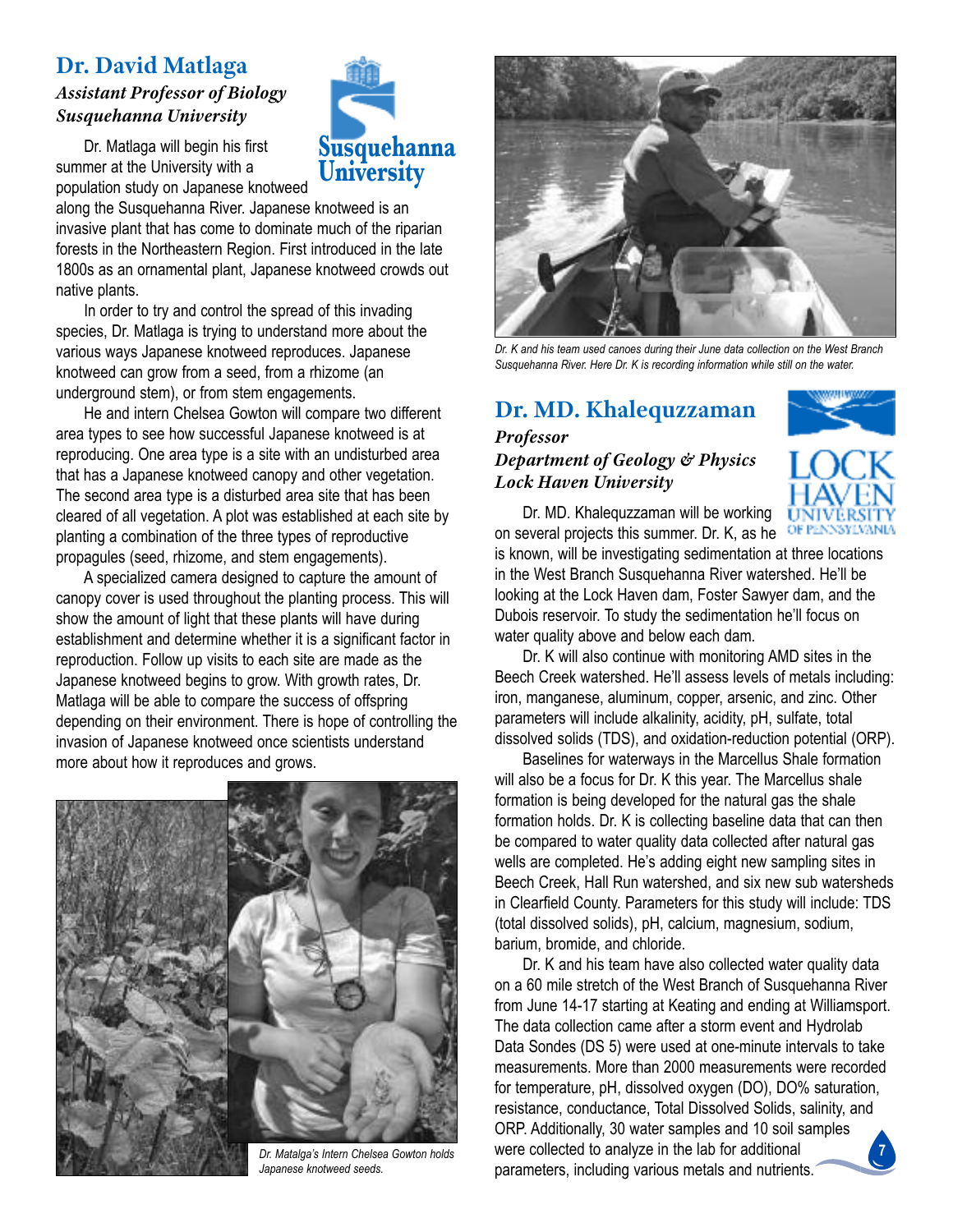once all the information is examined, the results of the field and lab analyses will be analyzed using ArcGIS software and statistical methods. The data will provide the insights into various physical, hydrologic, geological, and chemical processes have on the mixing of water in the main stem of West Branch of Susquehanna Rivers and its numerous tributaries. The data will help understand the role that soil, rocks, landuse, damming, and other anthropogenic activities play on the quality of water as the river flows downstream. The results will help identify areas of concern and make recommendations for better planning and management of water resources in the middle part of the West Branch of Susquehanna River and its watershed.

# **Dr. Mel Zimmerman**

#### *Professor of Biology Director, Clean Water Institute Lycoming College*

Dr. Zimmerman continued three projects this summer. He had nine summer interns working with him this year.

Dr. Zimmerman began work with the Pennsylvania Fish and Boat Commission's Unassessed Waters Project in the initial year, 2010. He's continued working with the Program and has completed assessments on over 230 streams. This year the lycoming college team focused on assessing the remaining unassessed streams in the lycoming creek watershed, continued work in the Pine Creek watershed and started work in the Antes Creek and White Deer Hole Creek watersheds.

another project Dr. Zimmerman is involved with is located on White Deer hole creek. he and his students are monitoring the effects of recently applied agricultural best management practices on four farms.

The practices included animal crossings and fences installed along the stream to keep animals out of the waterway and a riparian buffer of grass planted along the stream, inside the fence to help filter water running off the fields before entering the stream. Monthly sampling (as well as during storm events) is conducted at three sites on an unnamed tributary to White Deer Hole Creek in Elimsport, PA. The water samples are tested for nutrients such as nitrates and phosphates, as well as alkalinity, total suspended solids, and conductivity. Baseline data (collected for a year prior to BMP's) will be compared to this summer's data and future data in order observe potential impacts of the BMP's.

His third project is with Cromaglass, a company focused on making fiberglass wasterwater treatment systems, and with ArchaeaSolutions, Inc, a company experimenting with archaea organisms and how they react with environmental components. They are trying to determine if microbes from ArchaeaSolutions, inc. can degrade wastewater in salt water environments and if

they can continue to break it down once a preservative is added. Weekly testing focuses on biological **8**

#### **Number of Streams Sampled Through the Unassessed Waters Project:**

|                                                                                             | 2010 | 2011  | 2012  |
|---------------------------------------------------------------------------------------------|------|-------|-------|
| <b>PFBC Staff</b>                                                                           | 217  | 304   | 261   |
| Partners, including Lycoming College,<br><b>Susquehanna University &amp; King's College</b> | 88   | 438   | 626   |
| <b>Total Number of Streams Assessed</b>                                                     | 308  | 742   | 887   |
| <b>Miles of Streams Impacted</b>                                                            | 516  | 1.762 | 2.057 |

and chemical parameters. The samples are analyzed to determine the efficiency of the organisms.

# **Dr. Christopher Hallen**

*Professor*

*Department of Chemistry & Biochemistry Bloomsburg University*

# **Dr. Cynthia Venn**



*Associate Professor Department of Environmental, Geographical & Geological Sciences Bloomsburg University*

Drs, hallen and venn continued their collaboration. Dr. hallen and Dr. venn have been working together for several years on several water quality research projects. Working with them this summer were interns Franklin Rodemer, Amanda Pritzlaff, Chandra Dewar, Lynette Eichenlaub, and Bobby kresch.

Work from previous years on abandoned mine drainage (aMD) will continue, adding four more sites to last year's sampling sites. Passive water samples are collected. The samples run through chemical analyses for - pH, alkalinity, turbidity, acidity, selected anions and cations, and trace metals.

The team also continued their long-term sampling program on the Susquehanna River, reoccupying transects in Danville, Watsontown, Milton, and Shady Nook to determine water chemistry across the transects to compliment macroinvertebrate work done by Dr. Mel Zimmerman and Dr. Jack holt.

In addition to analyzing the chemical data from the Shady Nook transections, Amanda collected organisms from those transects to be analyzed for heavy metal accumulations. previous studies revealed periodic elevated levels of lead, copper and manganese at certain stations in that area.

A new focus will be determining biochemistry in plants, specifically the effect of how changes in the molecules that transport metals from the soil to the roots (and above) affect the rate of transport. Ultimately, if the transport molecule, which is specific to each individual species, can be modified to add

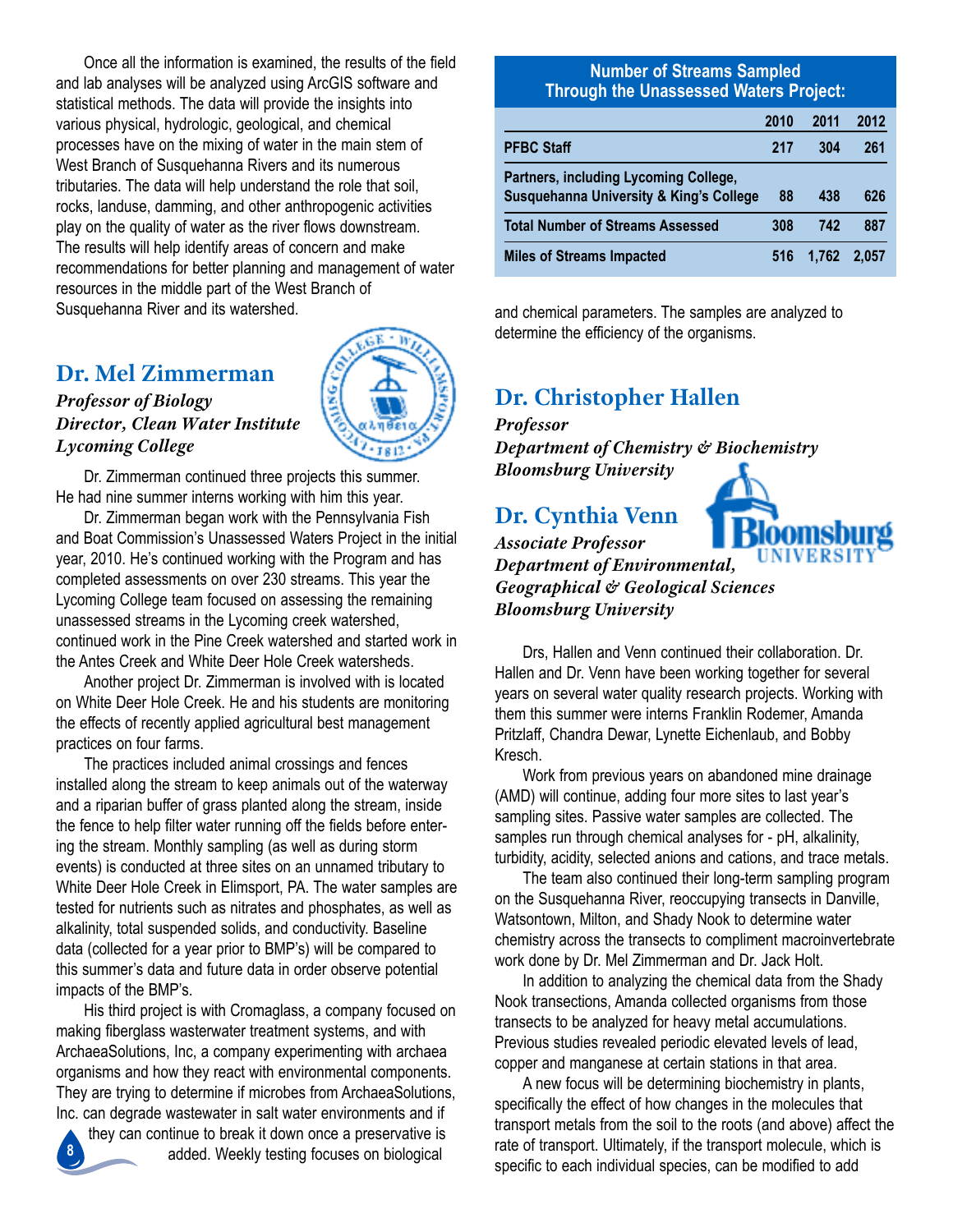

*Amanda Pritzlaff, Bobby Kresch, Dr. Chris Hallen, and Michele Plastow prepare to head out on the River to gather samples at Danville.*

fertilizer or herbicide without affecting metal transport, use of fertilizers or herbicides can be diminished by selectively supporting or attacking each species of plant individually instead of by broadcasting, making the process both environmentally and economically favorable.

A few interns worked on water testing in the northern part of the state. They will evaluate their results in relation to the shale gas activity associated with hydrofracking taking place in the area. One project is in a 40 acre catch and release pond in Bradford County. The pond is downhill from a retention pond. They will also run chemical analyses on samples from a set of five wells in the area to determine if they are being influenced by the gas drilling activity.

# **Dr. Brian Mangan**

#### *Professor of Environmental Science & Biology King's College*



Dr. Mangan has several projects in motion for 2013. One project involves a partnership with the pennsylvania fish and Boat Commission (PFBC) and the United States Fish and Wildlife Service (USFWS) to identify the intermediate host of a parasite thought to infect smallmounth bass in Pennsylvania. Dr. Mangan collected macroinvertebrate samples at 20 sites across seven rivers in Pennsylvania using scuba and a dome sampler. He then isolated aquatic worms from these samples.

The dome sampler, created at the environmental laboratory where Dr. Managan began his career, is a device designed to sample macroinvertebrates from large rivers. A scuba diver takes the dome to the bottom of the river, seats it into the substrate (the river bottom) and then vacuums the organisms inside the dome into a net. The net holding the organisms is taken to the surface where it will be "live-picked" shortly thereafter.

The aquatic worms collected by this technique will be analyzed by USFWS scientists to determine if any of the worms are the intermediate hosts of the suspected parasite. The other invertebrates collected at Susquehanna River sites will be used by Mangan to document variations in macroinvertebrate biodiversity, biomass, and mercury burdens.

Dr. Mangan is also continuing his work updating the distribution of invasive species in the Susquehanna. He is researching the distribution of zebra mussels, Asian clams, and the rusty crayfish. he and his students will be looking for these species at each of 11 sampling locations on the Susquehanna River from the New York border to just north of Harrisburg. Mangan did a similar crayfish survey in 2008 and hopes to determine if the rusty crayfish have expanded their range in the River since then.

finally, Mangan's team will continue to explore the phoretic relationship (one species living on another species without cost or benefit to the host) among aquatic midges and crayfish and hellgrammites at the Susquehanna River sites. Mangan and Mike Bilger (see page 11) were the first to report a phoretic relationship between midges and crayfish in 2012.



*Some of the crayfish Dr. Mangan and his team found this summer.*

# **Dr. LouAnn Tom** *Assistant Professor of Chemistry Susquehanna University*



Previously, Dr. Tom worked as a chemist/senior scientist at Merck & Co.

Inc. for 19 years. At Susquehanna University she conducts research using molecularly imprinted polymers (MIPs).

Mips are designed to detect low levels of a specific molecule. This can potentially improve methods for analyzing pharmaceuticals and other toxins in water samples since it can detect lower limits. Dr. Tom has investigated the development of Mips for a variety of compounds including pain killers, antibiotics, and insecticides. Many compounds found in pain killers, antibiotics, and insecticides have the potential to end up in waterways due to their persistence after passing through wastewater treatment facilities or from farm runoff.

for example, she has developed an Mip for

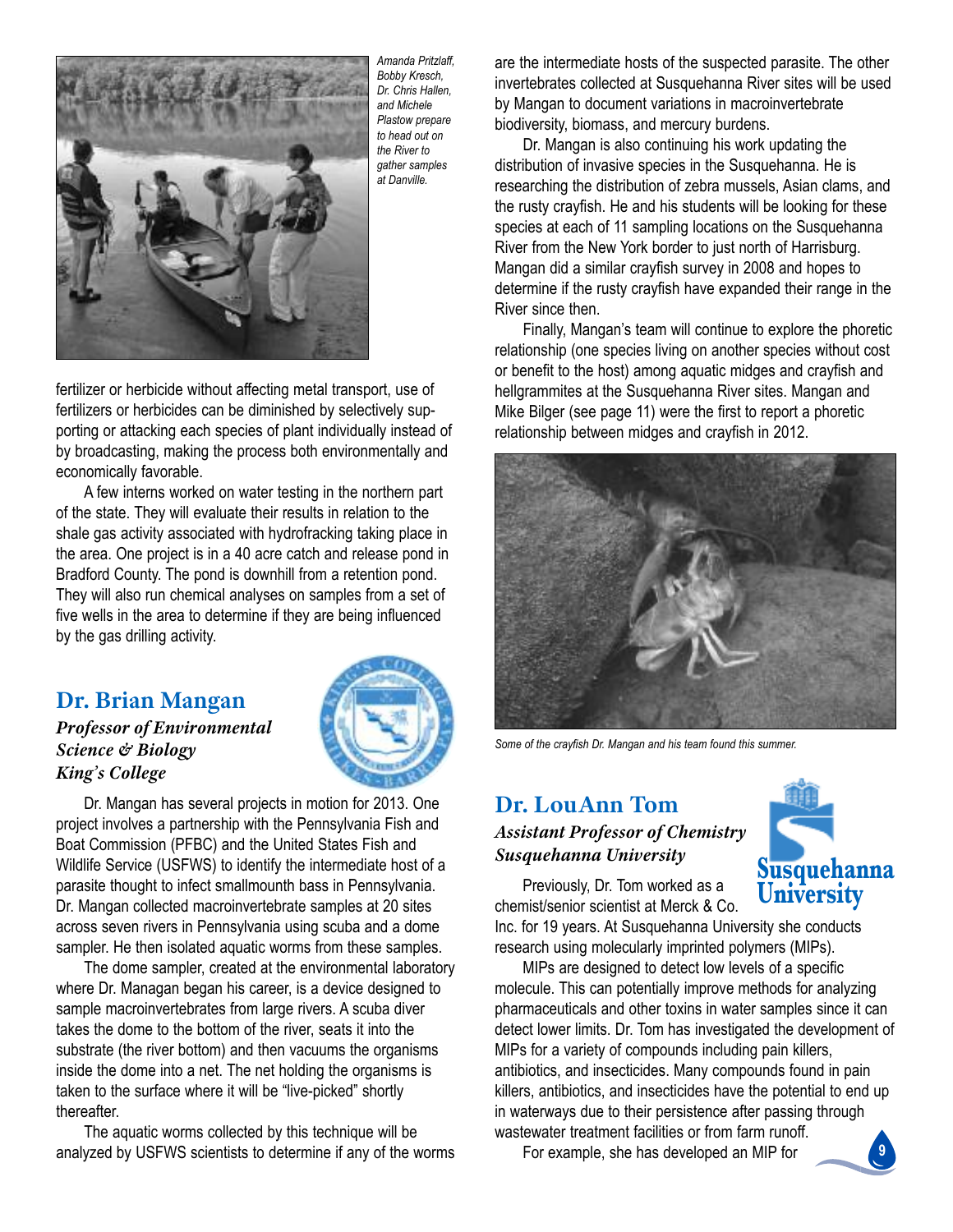the analysis of avermectin, an antiparasitic drug and agricultural pesticide

produced by Merck at their Riverside PA facility. The compound is very toxic to freshwater aquatic life at concentrations lower than the detection limit of most conventional analytical techniques. This makes its analysis in waterways extremely difficult and time consuming.

Dr. Tom and her students are also designing an MIP to improve the detection of sulfadimethoxine, an antibiotic widely used to treat intestinal parasites in domesticated and farm animals. Mips for the separation and detection of the enantiomers of chiral non-steroidal anti-inflammatory drugs (NSAIDs) are also being investigated. Another on-going project is the investigation of the use of Mips for the removal of sulfur-containing compounds from diesel fuel for pollution concerns.

Another project in Dr. Tom's lab is development of MIPs for more effective methods to analyze pyrethroid insecticides. These insecticides are synthetic derivatives of pyrethrins and act as a neurotoxin in insects. Pyrethroids are not very soluble in water, and tend to concentrate in aquatic organisms. This is a threat to many organisms such as bluegill, lake trout, shrimp

mayfly and zooplankton. Because pyrethroids are highly toxic to aquatic life and can contaminate surface waters and sediments, a chemical method for their analysis at environmentally relevant concentrations is in high demand.



*Dr. Tom and her interns use a variety of instruments and equipment in their work.*

# **Dr. Steven Rier**

*Associate Professor of Biology Bloomsburg University*



Dr. Rier conducted an in-lab experiment and extensively sampled Fishing Creek near Bloomsburg to determine if short pulses of elevated phosphorus observed during rain events stimulates subsequent algal production in streams.

Dr. Rier and intern, Keith Kinek, constructed twelve continuously flowing artificial stream channel models. They added simulated stream water containing all necessary minerals and nutrients for algal growth with the exception of phosphorus. phosphorus was added in pulses of varying lengths and algal growth, algal biomass, primary productivity, phosphorus storage in algal cells, enzyme activities, and bacterial biomass were measured through time. They also periodically measured these parameters along with water chemistry in fishing creek to determine if similar patterns were observed in a natural system.

**10**

The purpose of this study is to investigate the potential role of phosphorus pulses in stimulating uptake,



storage, and productivity of algae and other microorganisms in the Susquehanna watershed above Sunbury. Through this experiment, Dr. Rier hopes to improve his understanding of microbial responses to variable nutrient loading and to lay groundwork for the development of more precise models for algal bloom prediction.

# **Josh Lookenbill**



#### *Biologist Pennsylvania Department of Environmental Protection (PADEP)*

Josh is working to pinpoint the main factor influencing the increase in mortality rates of young-of-year (YOY) small mouth bass. since the first documented case of increased fish kills in 2005, further studies have lead biologists to believe the cause of death for most of the smallmouth bass is disease-related. studies conducted in 2006 and 2011 on the West Branch Susquehanna, Susquehanna, and Juniata Rivers yielded the same results.

Because temperature seems to be a deciding factor in the health of smallmouth bass, studies have been done seasonally to show variations in temperature and how they can affect the health of smallmouth bass. By 2010, biologists documented lesions, caused by bacterial infections, in many of the warm water streams in the Susquehanna River Basin. An increase in intersex within the male population suggests there is a possibility of endocrine disruptors present in the waterways as well. These endocrine disruptors can compromise the immune systems of the YOY smallmouth bass and increases the need for further investigation of the increased mortality rates.

preliminary data from studies conducted in 2012 provide the foundation for this year's studies. 2013's work includes collecting chemical and biological data from numerous sites within the Susquehanna River basin. Chemical data will include emerging contaminants, metals, and nutrients. These nutrients, including phosphates and nitrates, can lead to excessive algal growth and subsequent depressed dissolved oxygen.

Lookenbill and his colleagues are also focusing on temperature as a main variable in the mortality of the YOY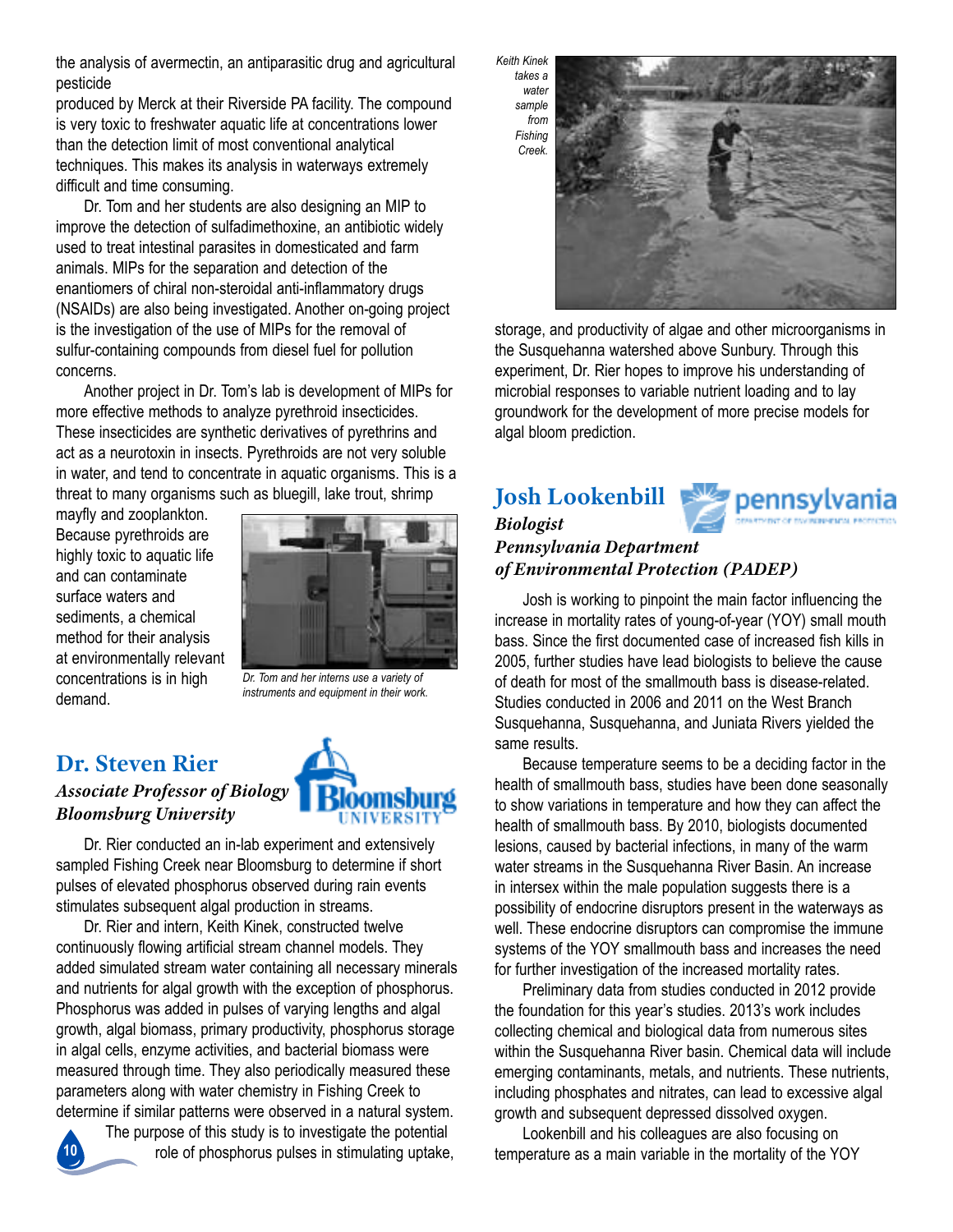smallmouth bass. A low flow study will collect data seasonally, throughout the rivers flow cycles, in order to compare the warmer temperatures of low flow cycles with the cooler temperatures of normal to higher flow cycles. These periods of warmer temperatures could be detrimental to the health of the smallmouth bass.

Benthic macroinvertebrates, fish, and mollusks will be sampled at select sites to further indicate the water quality of the rivers. a better understanding of the aquatic community should help biologists narrow in on the cause of the deaths of the yoy smallmouth bass.



*Pennsylvania Department of Environmental Protection staff spent time this summer gathering water samples from the River.*

# **Mike Bilger**

*Research Scholar Department of Biology Susquehanna University*

*Senior Aquatic Biologist EcoAnalysts, Inc. Selinsgrove, PA*



Bilger spent 32 years as a state and federal regulatory biologist working in both freshwater and marine ecosystems throughout the United States before moving to his current positions. As a member of the Susquehanna River Heartland Coalition for Environmental Studies since its inception he collaborates with the other members on a variety of topics including water quality, aquatic macroinvertebrate and fish taxonomy and ecology, and contaminant issues. he also works on projects with local county conservation district watershed specialists including Union and Snyder Counties as well as watershed groups like the Lower Penns Creek Watershed Association.

Bilger has partnered with the Snyder County Conservation District for an Ecology Day for the past several years. The event, held in New Berlin on Penns Creek, allows children and

adults to collect water samples, macroinvetebrates, fish, and invasive species. Participants also learn about land use and pollution impacts to the creek. volunteers from the conservation districts, Susquehanna University, watershed association, and private citizens have made this day possible. Over 150 participants attended the sessions held in 2011 and 2012.

he continues to work with faculty and students on river ecology data collection and analysis. Bilger especially spends time working with Susquehanna University faculty members, Dr. Holt, Dr. Niles, and Dr. ludica including posters and journal publications.

# **Dr. Ahmed Lachalab**

*Associate Professor Earth & Environmental Sciences Susquehanna University*



Dr. Lachalab is investigating sedimentation in Faylor Lake. The Lake is a shallow, 140 acres impoundment located in Snyder County.

During his lake studies, Dr. lachalab focuses on the sediment building up on the lake bed, not the sediment suspended in the lake's water. Working with four interns, they looked at specific parameters including locations of sediment emergence, sediment rate, variability of material, grain size, and effect of chemistry on the waterbody. core sampling provides multiple years of data to analyze and will be compared with Ground Penetrating Radar readings. GPR is an important method is uses pulses to indicate changes in substrate without penetration into the lake bed. Another piece of information Dr. Lachalab factors in is the year the lake was built. This information helps in calculating sediment accumulations.

all of this data will be used to generate a 3D model showing the accumulation of the entire lake. Dr. lachalab may also project into the future, showing how sediment may continue to accumulate in the lake.



*Dr. Lachab and an intern gathering data this summer. The raft floating behind the boat is carrying equipment associated with the Ground Penetrating Radar.*

**11**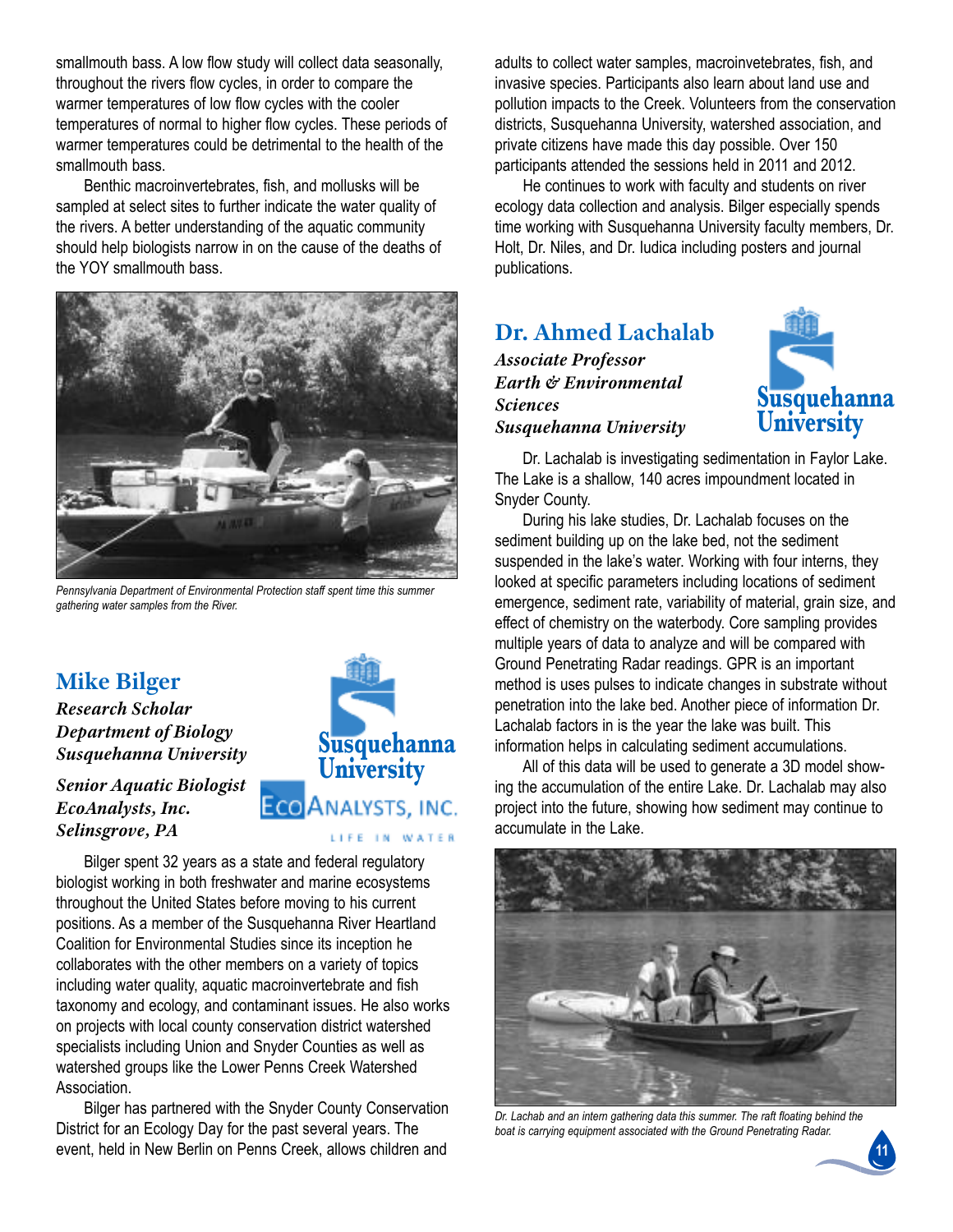# **Dr. Matthew McTammany**

#### *Associate Professor of Biology Bucknell University*

Dr. McTammany is continuing to work with diversity and community

structure of macroinvertebrates in the Susquehanna River. specific microhabitats can provide better homes for different species of aquatic insects. It's important to survey multiple habitat types to determine biodiversity and distributions of organisms in the River. Dr. McTammany and his students continue to identify organisms from a variety of microhabitats, including mid-river riffles, tributary confluences, backwaters, gravel shoals, and vegetated patches.

Dr. McTammany has two student projects this summer. An undergraduate student, hannah Bohr, will be investigating the effect of rocks coated with a metallic precipitate (manganese oxide) on macroinvertebrate density and diversity. This will be done by sampling invertebrates from uncoated and coated rocks in the River, collecting invertebrates from rock baskets with uncoated and coated rocks, and an in-lab experiment introducing aquatic insect larvae to tanks with different type of substrate to determine if larvae avoid coated rocks if presented a choice.

A graduate student, Nicole King, is studying how much terrestrial predators living along streams vary from small headwater streams to large rivers and how much of their diets are provided by aquatic insects. composition of aquatic insect communities will be determined along a stream size gradient by sampling in aquatic habitats and using traps to collect adult aquatic insects as they emerge from the streams. in addition, potential insect prey, spider density, and terrestrial predator composition will be evaluated through riparian surveys and pitfall traps.



*Lizzie Walters and Hannah Bohr use the boat as a floating laboratory table as they process benthic samples from the West Branch Susquehanna River.*

The Simpact of Dams

*Dams are barriers built to restrict the flow of water and retain a pool of water. To most people, they are a "necessary" addition to many waterways. Dams allow people to produce electricity, control flooding, and divert water for irrigation. The pools formed behind the dam provide areas for recreation, such as fishing, boating, paddling, and wildlife watching.*

*However, there is growing awareness of the negative impacts of dams on waterways. They create barriers that trap sediments and pollutants and prevent mussels, eels, and fish from migrating up and down the waterway. Many of these are ecological impacts hard to see at first, but their impact on the aquatic life of the Susquehanna River and Chesapeake Bay are becoming more evident.*

# **Historic Uses of Dams**

Dam construction in the lower Susquehanna watershed began in the 1600s. European settlers built them on small creeks and tributaries to power grist mills and saw mills. later hammer and boring mills were constructed for the iron and steel

**12** industries. Powered by small streams with a mill dam, the dams backed up the water to both create a constant

source of water that could be controlled and to sometimes create enough velocity for the water to turn the gear, or wheel, of the mill.

Between 1730 and 1900, over 450 mills of some type were built on Lancaster County streams (Landis, Ira, D., 1964. Old Mills Lancaster County. Community Historians Annual. Franklin and Marshall college library). Many of these mills operated until the mid-1900s. A large number of these dams remain in place and are not regulated by either the commonwealth or federal government. They can be a hazard to canoeists trying to navigate the stream. Many of the dams are washed out during large floods. This allows vast quantities of sediment trapped behind the dam to move to downstream reaches of the waterway.

By 1850, the lumbering era swept across the northern tier of the Susquehanna watershed. Numerous dams were built on local streams and rivers to allow for logs to be floated downstream to the sawmills along the river. Splash dams were "temporary" dams built on small creeks and streams to raise water levels. When the water had sufficiently built up, the dam was released and the rush of water would help float logs downstream.

in 1908 it was reported 8,000,000 board feet was released in a single log drive by a single splash dam (Taber III, Thomas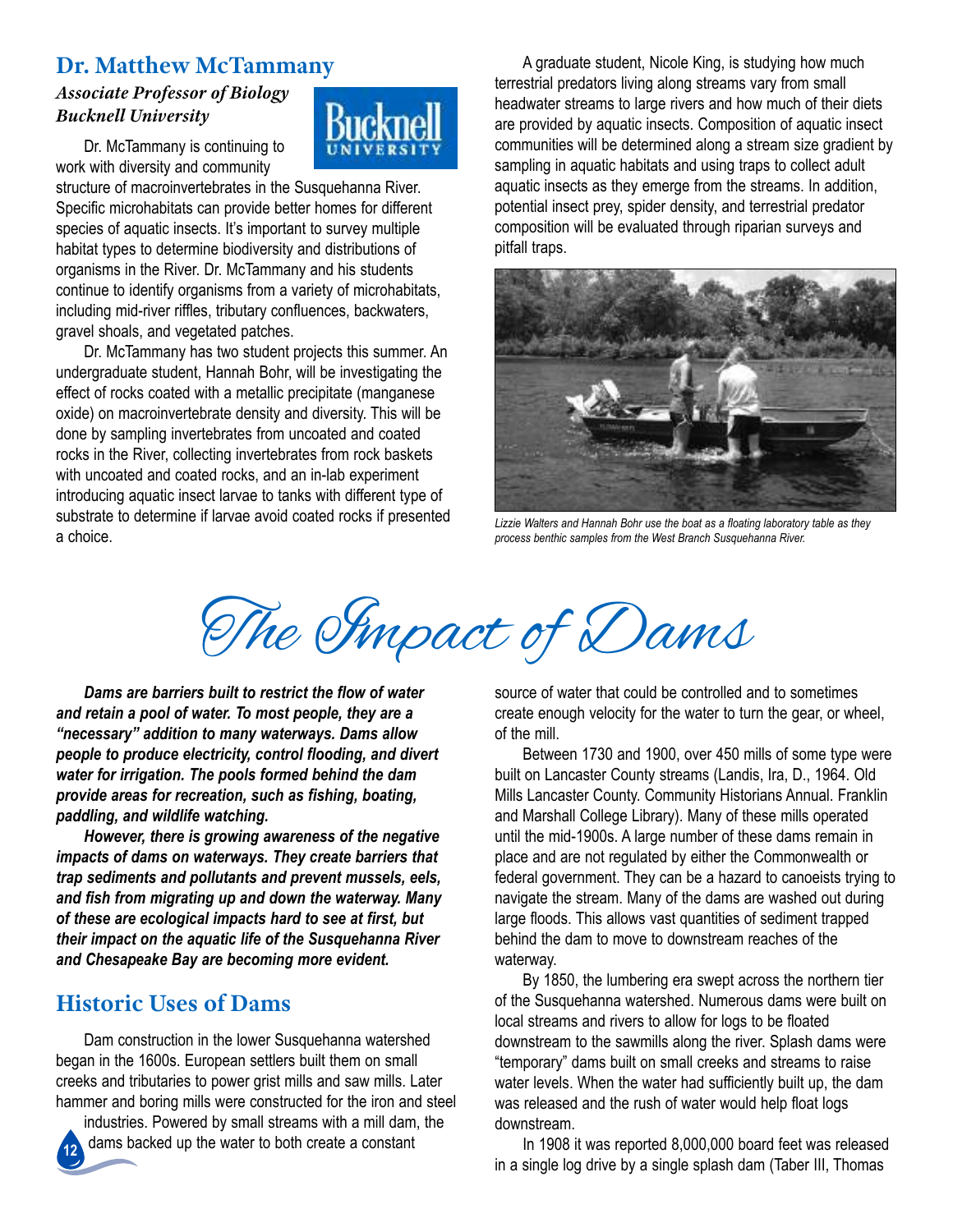t. 1972. sunset along susquehanna Waters: Williamsport, Leetonia, Slate Run, Cammal, Glen Union, Gleasonton. Lycoming Printing Company). It would have taken a large volume of water to move those logs.



*Splash Dam on Six Mile Run*

some of the dams constructed during the lumbering era stayed on the waterways long after the last log drives. The dams continued to restrict the flow of water and created recreational pools of water for boating, fishing, and other water sports.

The Hepburn Street Dam in Williamsport is a large example of this. The dam was originally constructed to help control water levels in the West Branch Susquehanna River for the sawmills and log rafts that lined the River's bank. After the lumbering era ended, the dam remained. in the early 1980s the still wooden dam was replaced with a concrete structure, maintained today to allow for recreational boating on the River.



re boot Wilamsson of the or far this work hot

*Brief article on the Hepburn Street Dam from a 1971 edition of the Williamsport Sun-Gazette newspaper.*

According to a 2005 report by the American Society of Civil Engineers there were over 79,000 dams of various sizes in the United States. These dams were used for water storage, flood prevention, hydropower generation, irrigation, industrial use, or for recreational use. Most of these dams were built before scientists were aware of the negative impacts from dams. These potentially negative impacts range from changes in the waterway's channel to the inability of aquatic species to reproduce. These negative impacts can be far reaching and should be fully considered when making decisions related to dams and other, similar water obstructions.

# **River Morphology**

Dams change the hydrologic and ecologic processes of rivers. They slow the water velocity, movement of sediment, and the overall shape of the river's channel. Scientists who study these physical processes use terms such as "river morphology" and "fluvial geomorphology" to describe the shape of a waterway's channel and how the channel changes over time.

A waterway's morphology is a function of many things:

- The composition and erodibility of the streambed and streambanks
- The types of vegetation found in the waterway and in the riparian buffer
- The vegetation's rate of growth impact
- The availability of sediment
- The size and composition of the sediment
- The rate the sediment moves through the system
- The rate sediment is deposited in the system's streambed, streambank, and floodplain
- The geological form of the watershed
- The flow regime of the waterway

The channel below the dam often becomes incised, with very steep, straight banks. This incision is a result of the eroding action of a confined stream of water. in an undammed waterway, the water flows downstream, but can shift side to

side as it needs. When water is coming off, or out of, a dam it can only take one path.

An incised channel continues to erode, getting deeper and more incised. The material found on the bottom of the channel change too. Smaller rocks, pebbles, and other fine material are washed away until only **Dr. ben Hayes, member of the Susquehanna River Heartland Coalition for Environmental Studies, is a geomorphologist. Dr. Hayes and his colleague, Dr. Craig Kochel have researched the history of some of this region's waterways, and spent many hours in the field during the flooding in the Fall of 2011. The data they gathered is being used to better understand the process and morphology of local streams and river. For more on Dr. Hayes's current work, visit page 5.**

large rocks or bedrock remains. This physical change in structure of the streambed leads to changes in the aquatic organisms that can live here.

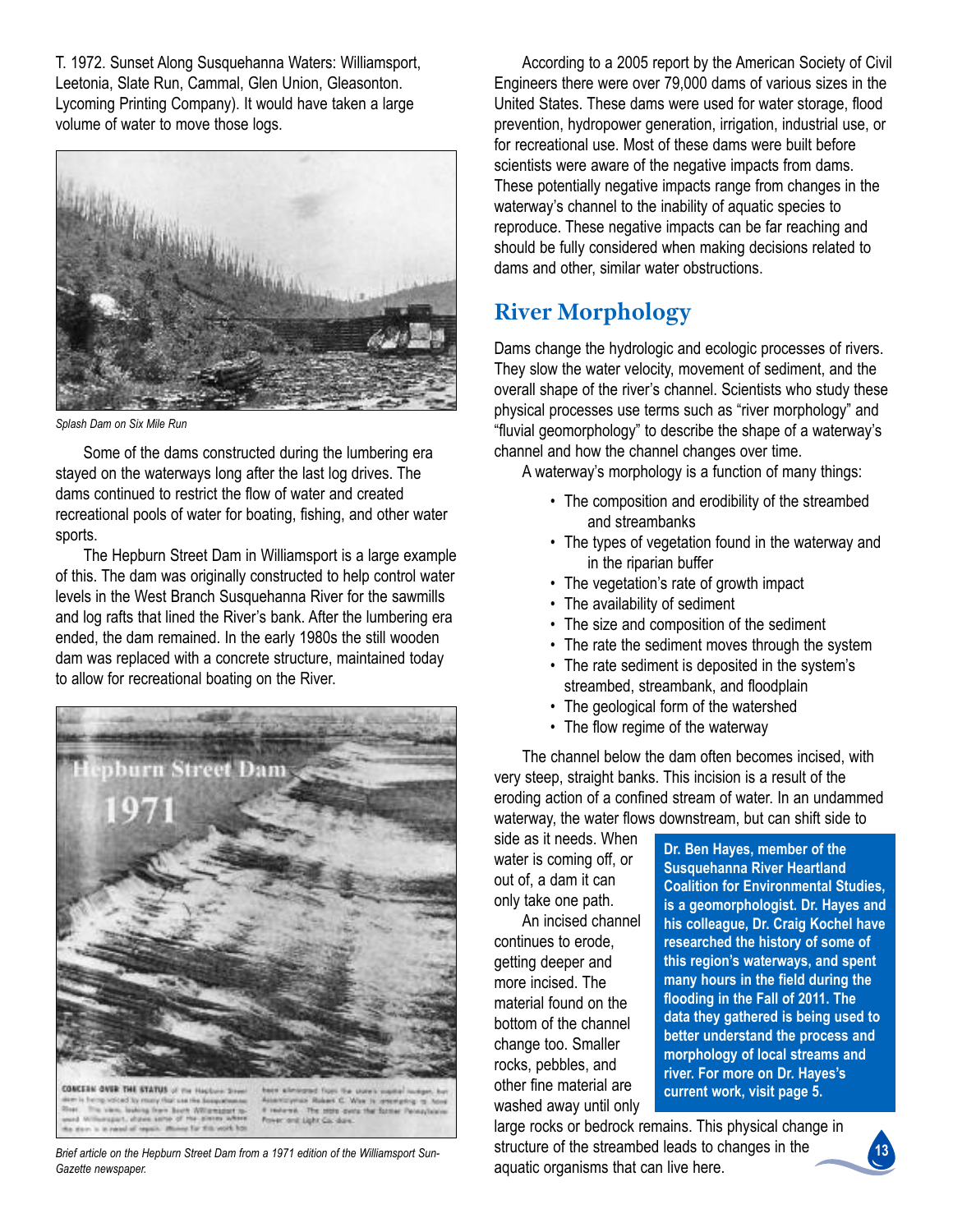Many organisms need different habitats during their life cycle. Eggs deposited in pebbles hatch and need larger rocks for food (they eat the plants and algae that grow on the rocks) and cover. As this small fish get bigger they need bigger food and different cover. having a variety of habitat types in a stream reach helps ensure diverse aquatic life in the stream.

# **Sediment and Debris Build Up**

As the flowing water slows down when it enters the pool behind a dam, sediment suspended in the water drops out and piles up behind the dam. in addition to components necessary for a healthy and functional ecosystem, such as dissolved oxygen and carbon, the sediment is often loaded with chemical containments such as pesticides, mercury, lead, and petroleum hydrocarbons.

often the only way the sediment leaves is during a flooding event when it becomes stirred up again and is flushed out from behind the dam. When a dam is repaired or being removed, workers must be careful to not remove or release too much sediment at once. If a large amount of the trapped sediment is released at once there may be issues with the sediment blocking the gills on aquatic life, or depositing downstream on rocks where aquatic insects and plants live. If the flow of sediment is thick enough it may cover, and kill existing plant communities.

While too much sediment all at once is bad, plant communities do need a certain amount of sediment. Native Americans recognized this and put their crops in the fields on the river and creek bottoms. The spring floods would bring in sediment, or silt. That sediment would not be as depleted as the existing soil, and another year's crops could flourish.

If a dam restricts the flow of sediment, by trapping sediment behind the dam, it also prevents downstream areas from receiving enough sediment to replenish the soil of riparian areas. This can be a problem for agricultural producers as well as natural plant communities.

trapping sediment behind a dam may seem like a great way to remove sediment and help clean-up the water, but in reality, it starves the stream channel of nutrients and limits growth of natural life below the dam. Creeks, streams, and rivers allow inorganic and organic materials, such as nitrogen and phosphorus, to move from terrestrial areas, on the

waterways banks, to the oceans. Dams interrupt this process.

Leaves, twigs, branches, and other organic debris provide aquatic organisms, including fish, with food. if this material gets trapped behind a dam, the downstream sections of the waterway may be missing an important piece of the food web. The aquatic life

in the rest of the food web will



**Dr. Ahmed Lachab, member of the Susquehanna River Heartland Coalition for Environmental Studies, is studying the sedimentation of smaller lakes in Snyder County. For more information about Dr. Lachab's research, visit page 11.**

# **Natural Processes Interrupted by Dams**

Because dams are designed and intended to restrict the flow of water they also typically restrict the flow and cycles of aquatic life. The plants and animals that live in river systems have adapted to the cyclical conditions they experience – cold temperatures in the winter, high flows in the spring when snow melts off, less water and warmer water in the summer, and the cooling water in the fall.

probably the most well known example of dams interrupting the flow of aquatic life in Pennsylvania is the American shad *(Alosa sapidissima)*. American shad were once one of the most valuable commodities of the region. The fish provided a food source for many communities.

As an anadromous fish, shad spend most of their adult life in saltwater, but need fresh water to reproduce. The American shad found in the upper Susquehanna and West Branch Susquehanna River spawn in early Spring. The eggs hatch and the shad fry (juvenile shad) stay in the creek or river it was born in until the next fall. Then, the young head downstream to the Atlantic Ocean. They spend most of their adult life here. When they are ready to spawn, or reproduce, they head out of the Atlantic Ocean toward the creek or stream they were born in.

Unfortunately dam construction has sectioned the river off, preventing travel by migratory fish. Most of the dams on the Susquehanna River and West Branch Susquehanna River lack functional fish passages. Some fish may survive going downstream, over the dams, but the adults trying to move from the Atlantic Ocean to fresh water to spawn are in trouble. Any structure over one foot high can hinder a shad's ability to pass upstream.

Another fish that needs to migrate in and out of the Susquehanna River Watershed is the American eel *(Anguilla*) rostrata). The American eel once represented twenty-five percent of the Susquehanna River's biomass, but now represents only one percent. This decrease in American eel population also has impacts to other forms of aquatic life in the susquehanna Water.

a mussel native to the **Susquehanna River, the Elliptio** *complanata* (elliptio for short), is also feeling the effects of the decrease in the american eel population. Elliptios use the american eel as a host during the



larval stage of *Field workd being conduced on the Susquehanna River mussels.*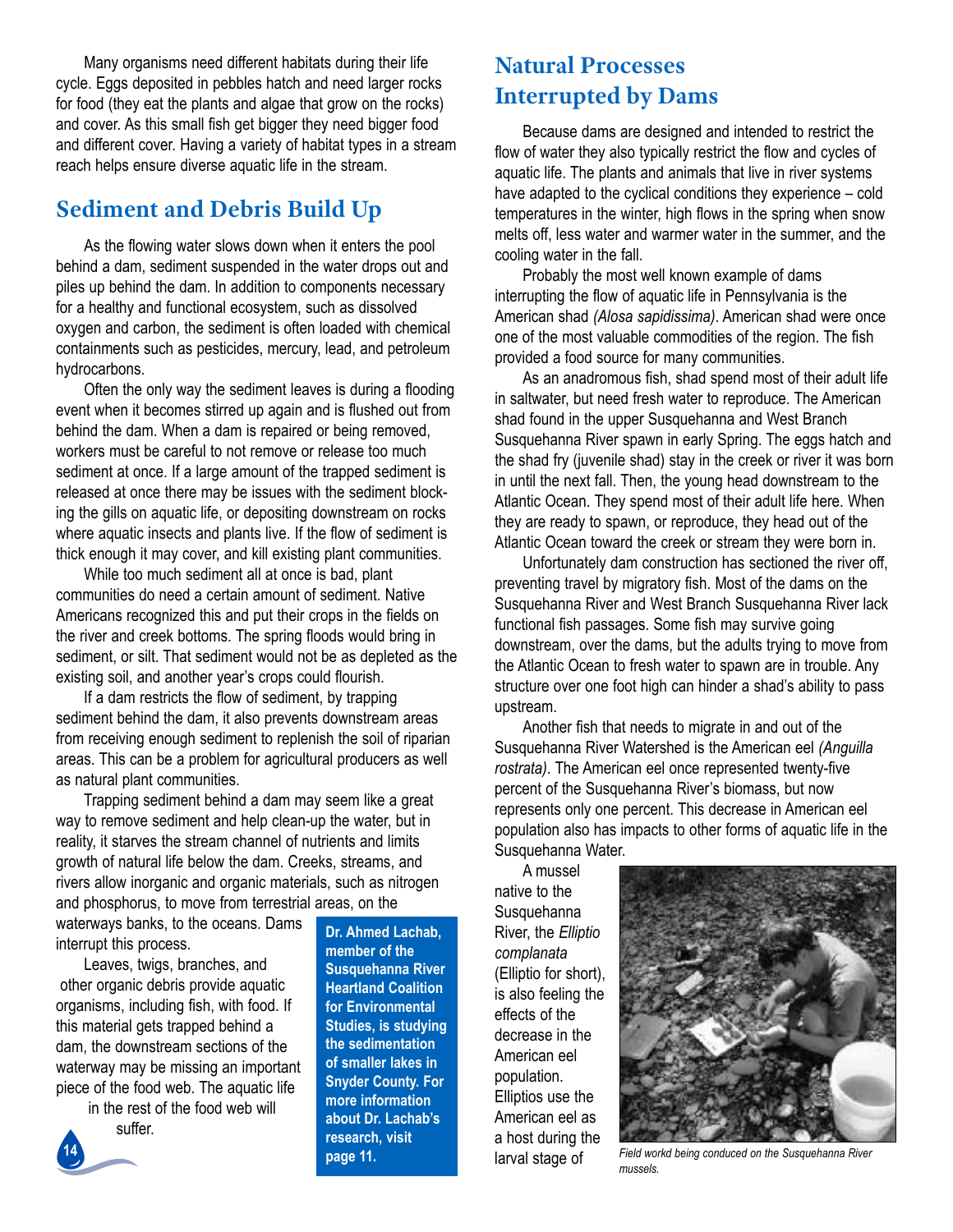their life cycle. Without the eel present, development of the young mussels can be hindered or stop all together.

This is bad for the species, but also for the creeks' and rivers' water quality. Mussels pull water in through their inhalant siphon and filter it through their gills. The mussels absorb some of the chemicals and pollutants in the water, and filter bacteria, algae and other small particles out before expelling the water and any waste. The low numbers of mussels in most of the Susquehanna River's watershed is being studied for the possible affect on water quality. *(See information about Bucknell's mussel research on page 3.)*

In 1976 the Susquehanna River Anadromous Fish Restoration Committee was formed. The group began looking at how dams were impeding the passage of fish like the American shad and American eel from the Atlantic Ocean to the creeks, streams, and rivers in this region. Dams on the lower portion of the Susquehanna River began installing fish passages. By 2000 Holtwood, Safe Harbor and York Haven all had fish passages complete. The next dam up the Susquehanna is the inflatable dam at Sunbury, known as the Adam T. Bower Memorial Dam. The dam is owned, operated, and maintained by the Pennsylvania Department of Conservation and Natural Resources' Bureau of State Parks as part of the Shikellamy State Park. Progress is being made on installing a fish passage here.

The plants that live in river systems and along the riparian edges also face challenges when the normal water cycle is interrupted by a dam. Plants in riparian zones are highly diverse. These plant communities are shaped by flooding which creates disturbance and can help plants spread by moving seed sources downstream. if the flooding lessens it can reduce the plant diversity downstream. The constant water in the pool behind the dam can also have a negative effect on plants and plant communities. The deeper water reduces the sunlight and cools the water, causing unfavorable conditions for some aquatic plants.

The water behind a dam is flowing much more slowly which changes the amount of oxygen and disturbance in the water. This lack of oxygen and movement in the water can also impact the plant life (and animal life) that can survive behind the dam.

other plants need both the flood water of spring, and the drier, sunny summer days for their life cycle. The constant water in a dam pool hinders their ability to survive, let alone thrive.

### **Water Temperatures**

The water in the pool behind the dam will typically warm-up from the sun exposure. flowing water tends to be fairly uniform in its temperature. Water that isn't moving tends to warm-up more on the top and develop "layers" of temperature.

The top section of the water is the warmest because it receives the most direct sunlight. The middle layer is more temperate, while the bottom layer is the coldest. often this layer is colder than the water flowing into the pool.

Aquatic organisms have developed to tolerate certain temperature ranges. When water temperatures go above or below this range, the organism begins to experience physiological stress. how long they can sustain this stress depends on how close the temperature is to the lethal level for that organism.

As water temperatures increase, the amount of dissolved oxygen decreases. higher temperatures affect the solubility of dissolved oxygen. This decrease in dissolved oxygen is happening at the same time the organism's metabolism, respiration, and oxygen demand increase. So, a fish is stressed due to warmer temperatures and needs more oxygen. The water is warmer and therefore has less oxygen than normal. The fish becomes more stressed – higher temperatures compounded with less oxygen.

another problem aquatic organisms experience when water temperatures go up is with toxic substances. The solubility of many toxic substances is increased and intensified as water temperatures go up. Some of these substances include cyanides, phenol, xylene, and zinc. Again, a high stress situation, warmer water, is being compounded by the increased solubility of toxic substances, further stressing the population.

Different life stages of the same species can have different tolerance ranges. Spawning and egg hatching are typically happening in the spring or fall when water temperatures are cool. if the water is too warm, the eggs may not hatch.

Aquatic insects are just as sensitive as fish to water temperatures, if not more sensitive. Water temperature is one guide to insects as they progress through their metamorphosis and change from one life stage to another. if the water temperature is too warm, they may progress too rapidly. At the same time, if the water temperature is too cold because they are stuck in the bottom of pool, they may not progress fast enough.

These effects can also be seen in the stream segments just downstream from a dam. The warm water leaving the dam can increase the water temperatures below the dam. The aquatic organisms in the stretch of river feeling this thermal impact are affected, just as those organisms in the dam pool.

If they can, the organisms that cannot tolerate the temperature range will often leave the area, retreating to areas with more tolerable temperatures.

Plants can't retreat however. Aquatic plants photosynthesize below the surface and contribute to the oxygenation of the water and consume carbon dioxide. They provide a rich habitat that provides food and shelter for other aquatic organisms. Some species of aquatic plants are fairly exacting in their requirements for water temperatures, depth of water, and physical properties of the bottom. if the water is too warm or too cold, the plant may not be able to tolerate the conditions and die. Some plants may not reproduce, or they may progress through their growth stages too fast, or too slow.

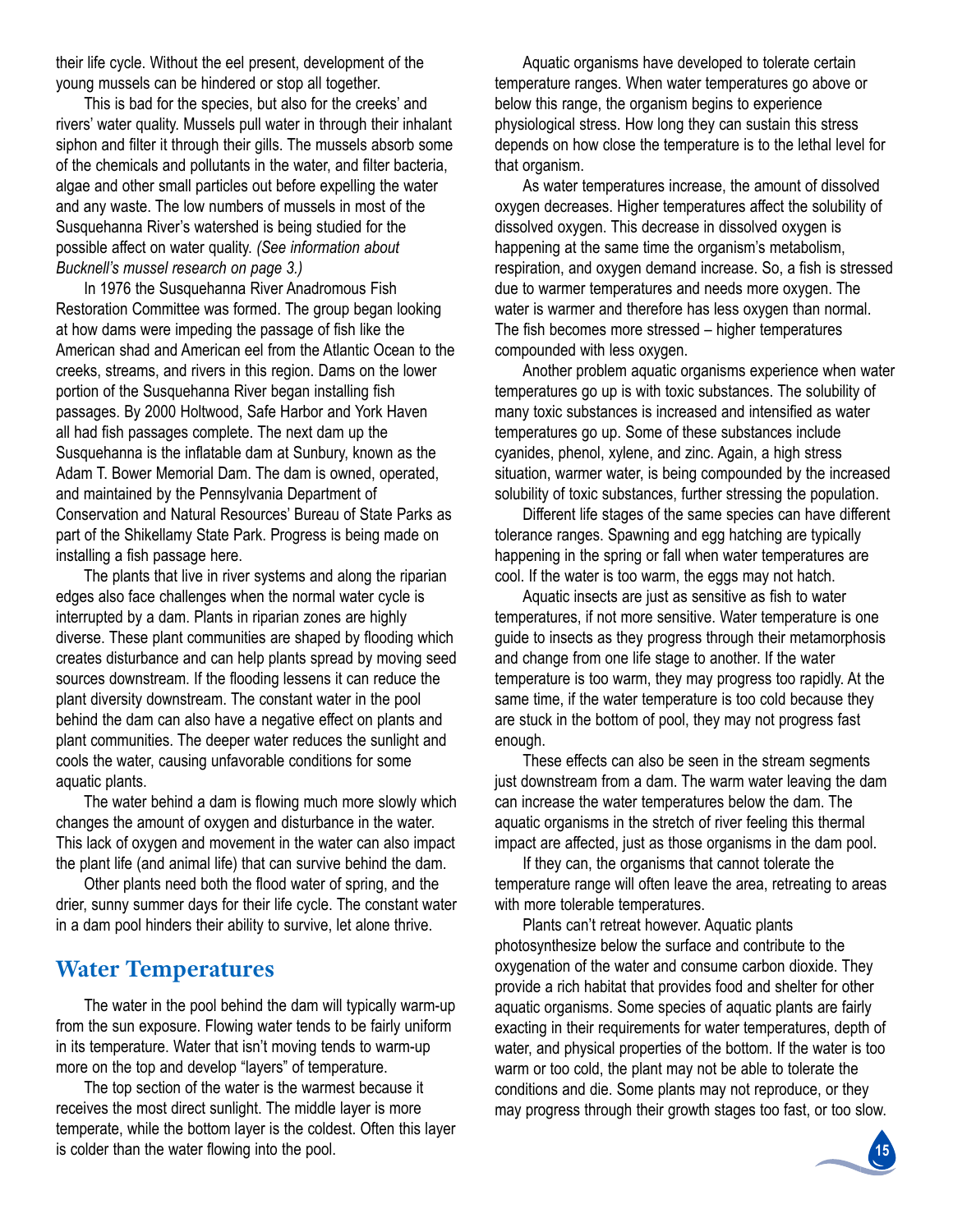# **Benefits from Dams**

The problems created by dams listed above are complex and not easy to resolve. While dams cause environmental problems, they also generate electricity, provide flood control, create areas for recreation, and can be used to store drinking water.

a hydro electric plant that produces electricity has three parts, an electric plant, a dam, and a reservoir. Water being stored in the reservoir, behind the dam, flows through an intake and pushes against blades in a turbine, causing them to



turn. The turbine spins a generator, and electricity is produced. hydroelectric power provides nearly one-fifth of the world's electricity, and is the cheapest way to generate electricity. Once the dam and systems are built, the energy source, flowing water, is free.

The lower Susquehanna has four hydropower plants. They have been operating for many years. The plant at York Haven came online in 1904. Holtwood began operating in 1910. Conowingo came online in 1928, with Safe Harbor beginning operations in 1931. These dams have all seen controversy over the years, however they also provide electricity and recreational benefits.

All the dams provide some type of recreational opportunities. fishing, boating, and nature watching are fairly standard. Some also provide "river lots" for lease, operate community pools, and provide environmental education programming. Additionally, many of the companies own land adjacent to the River and provide trails, picnic areas, and playgrounds, serving in effect as community parks.

Other dams exist solely for recreation. The Adam T. Bower dam which forms Lake Augusta in Sunbury, PA, the Hepburn Street Dam in Williamsport, PA, and the Lock Haven Dam in Lock Haven, PA are in place to provide recreational boating opportunities. Many people in these communities and from throughout the region, use the pools behind the dams to power boat, water ski, and use personal water craft. The recreational benefits feed into economic benefits as the people who recreate purchase equipment and supplies for their activities. some communities have developed community events along these dammed sections. Sunbury's Riverfest includes a cardboard

boat regatta, while the city of lock haven hosts a summer concert series on a floating stage in the River.

Elsewhere in the Susquehanna watershed, dams were constructed to help control flood waters. By building dams and creating large areas where water can be impounded, flood waters can be "collected" and released back into the waterway at a sustained rate. The dams in Bald Eagle State Park (Bald Eagle Creek), at Currwensville (West Branch Susquehanna River), and the Tioga-Hammond Dams (Tioga River and crooked creek) are all examples of flood control projects. Typically, the United States Army Corps of Engineers (usacoe) is involved in the selection, design, and construction of the projects. Often, USACOE then manages the sites after construction, however the project at Bald Eagle State Park was turned over to the Commonwealth of Pennsylvania who is the lead partner in managing and maintaining the facilities.

## **Dam Removal**

While the four hydropower dams on the lower susquehanna are maintained and operate under federal and state regulations, many dams have outlived their usefulness. As mentioned before, many of these dams are not maintained and are unregulated.

The Pennsylvania Fish and Boat Commission (PFBC) has been working with various partners for several years now to remove dams that are no longer needed and are having negative impacts on a waterway's aquatic life. PFBC works to not just remove the dam, but to restore the stream's natural habitat through stream enhancement projects.

Due to PFBC's efforts, as well as other organizations, pennsylvania removed more dams in 2012 than any other state. The 13 dams removed in Pennsylvania in 2012 brought the total number of dams removed in Pennsylvania since 1997 to 211. While dam removal is not the best choice in every situation, it can be the best choice in many situations.

# **Conclusion**

Dams change the ecological function and form of a waterway. The impacts are complex and the solutions to remedying these impacts are even more complex. The research being undertaken by many members of the Susquehanna River Heartland Coalition for Environmental Studies is examining the water quality of various waterways in the region. This research helps document current conditions and track change over time. As projects develop to maintain dams or add fish passageways to existing dams this data can be used to help make decisions related to those projects and track the impacts from those projects.

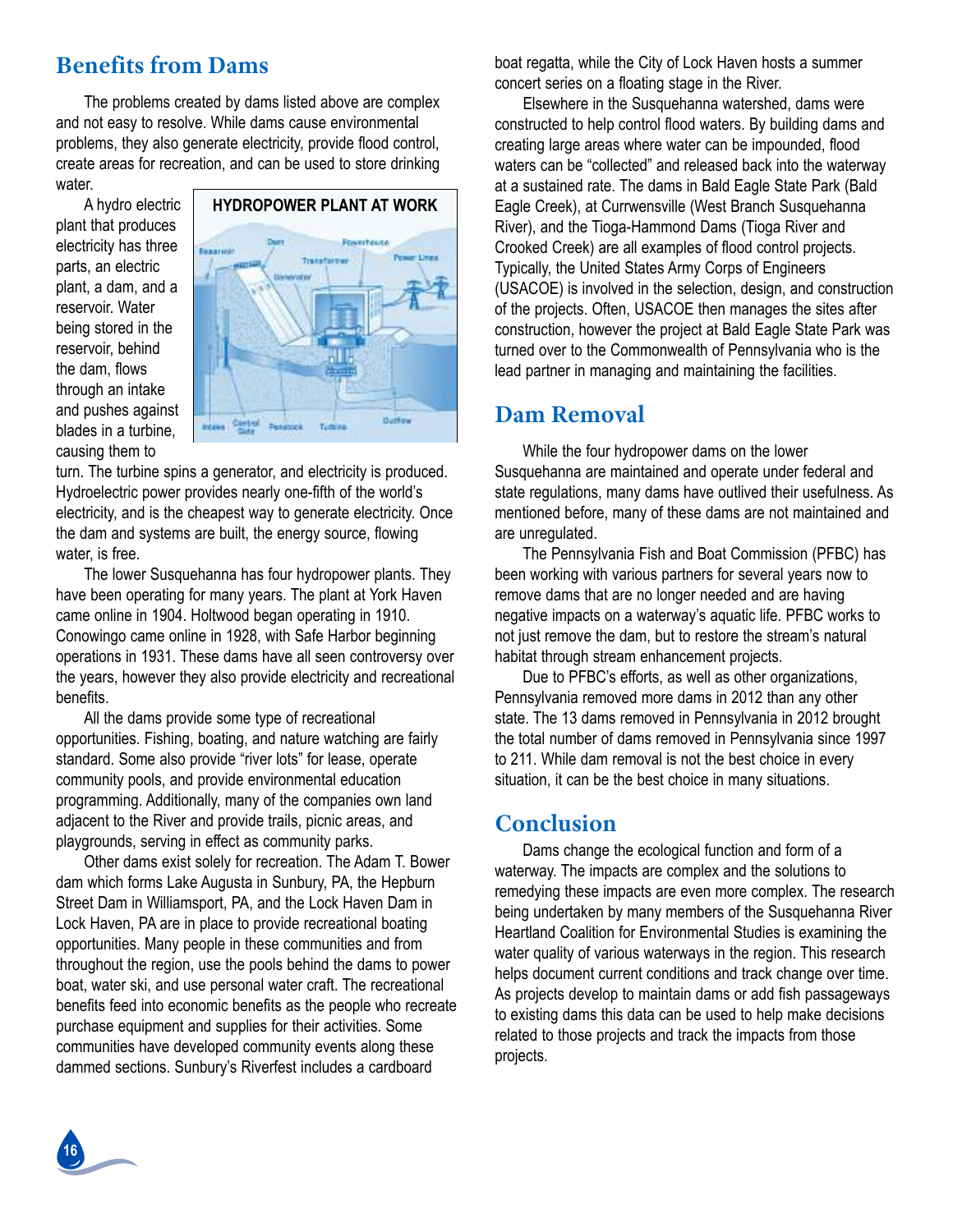Education, Outreach & Health

# **Newsradio 1070 WKOK**

**Newsradio 1070 WKOK** and **WKOK.com** continue with a daily focus on local and global environmental issues, the Susquehanna River and a wide range of issues talked about by the Susquehanna River Heartland Coalition for Environmental studies. Newsradio WKO

The status and health of the Susquehanna River

and the chesapeake Bay is a focus for Wkok. in January WKOK had the pleasure of talking to John Arway, Executive Director of the pennsylvania fish and Boat commission, along with River Biologist Geoff Smith. The two came to the radio station for a sit down conversation about river impairments, water quality and disease that has hit the river's fish. in addition, we welcomed Harry Campbell, Pennsylvania Executive Director of the Chesapeake Bay Foundation who discussed land and water restoration, recreational activity and the health of local waters.

some of our other guests have included Dr. David Minderhout of Bucknell University, talking about Native Americans, past and

present, in the valley. Katie Faull, also a Bucknell University professor, is an occasional guest who keeps us up to date on the history of the Susquehanna, as well as the river being designated as part of the Captain John Smith Chesapeake National Historic Trail.

Wkok reporters have also had the chance to go on scene for a number of environmental stories. We had the chance to visit little shamokin creek and discuss the restoration efforts underway at that location. We have also been on scene as the fabridam was inflated, along with various construction, updates and openings of riverfront activities in Sunbury.

Earlier this year Wkok's Mark lawrence received a first place **Pennsylvania Associated Press Broadcasters** Association award for his Roundtable program entitled "River Rats." The program featured two local self-proclaimed "river rats" who talk about the decline in river life,



but why, with help, the Susquehanna River can still be a good fishery.

# **Geisinger Environmental Health Institute (EHI)**

The joint Geisinger-Johns Hopkins Bloomberg School of Public Health EHI, directed by Dr. Brian S. Schwartz, continues its ongoing studies in environmental epidemiology in the region. There are many opportunities for collaboration and student involvement in these projects and several Bucknell University students will begin working with us soon. The EHI is currently involved in five primary projects:

- With funding from the National Institutes of Health, we are evaluating the relation of the food, land use, physical activity, and social environments in over 1200 townships, boroughs, and cities with body mass index among over 170,000 children.
- As part of the PhD dissertation research of Ann Liu, now completed, we examined relations of the burden of abandoned coal mine lands with community and individual impacts, the latter consisting of hemoglobin A1c levels in diabetes patients. Two papers have now been published about this work:
	- 1. liu ay, curriero fc, Glass ta, stewart Wf, schwartz BS. Associations of the burden of coal abandoned mine lands with three dimensions of community context in pennsylvania. *ISRN Public Health* 2012; iD 251201, 11 pp.
	- 2. Liu AY, Curriero FC, Glass TA, Stewart WF, Schwartz Bs. Burden of coal abandoned mine lands and severity and progression of type 2 diabetes in pennsylvania. *Health & Place* 2013; in press.
- We are examining the epidemiology of chronic rhinosinusitis, a common condition associated with considerable morbidity, with many links to environmental exposures, in collaboration with investigators at Northwestern University and the University of Chicago.
- The relation of Marcellus shale development with a number of health outcomes, including asthma, adverse pregnancy outcomes, cardiovascular disease, and cerebrovascular disease. We have received some pilot funding to get studies started and are continuing to prepare grant applications for other funding.
- We continue to make progress in our study of methicillin-resistant *Staphylococcus aureus* (Mrsa)

**17**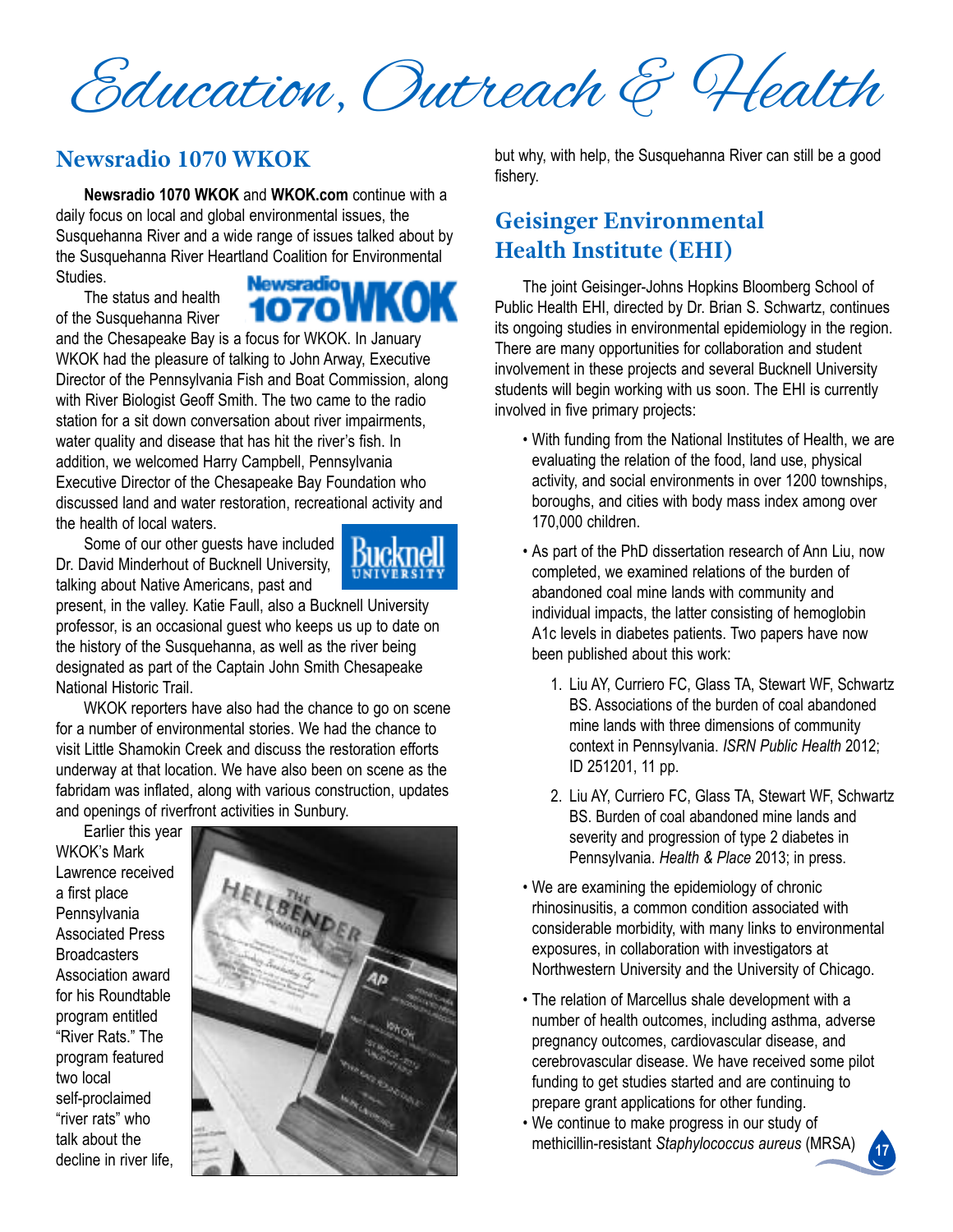and the relation of MRSA infection with animal feeding operations. This is the dissertation research of fourth-year PhD student Joan Casey. We found that residential proximity to high-density livestock operations and to crop fields to which manure was applied was associated with increased risk of MRSA infection (paper submitted for publication). in addition, we completed molecular typing on 200 MRSA isolates from patients and preliminary results link certain isolate features to livestock operations. The spatial distribution of patients with specific isolate types (compared to controls) is in the Figure. So far, one paper has been published on this work:

1. Casey JA, Cosgrove SE, Stewart WF, Pollak J, Schwartz BS. A population-based study of the epidemiology and clinical features of methicillin-resistant staphylococcus aureus infection in Pennsylvania 2001-2010. *Epidemiology & Infection* 2013; 141: 1166-79.



#### **Figure**.

The spatial distribution of MRSA isolates from infection patients (and controls) in Pennsylvania. The three primary MRSA isolate types that were evaluated in relation to animal operations were: community-onset negative for panton-valentine leukocidin toxin; isolates negative for the *scn* gene; and community-onset *spa* type t002 (figure prepared by Joan casey).

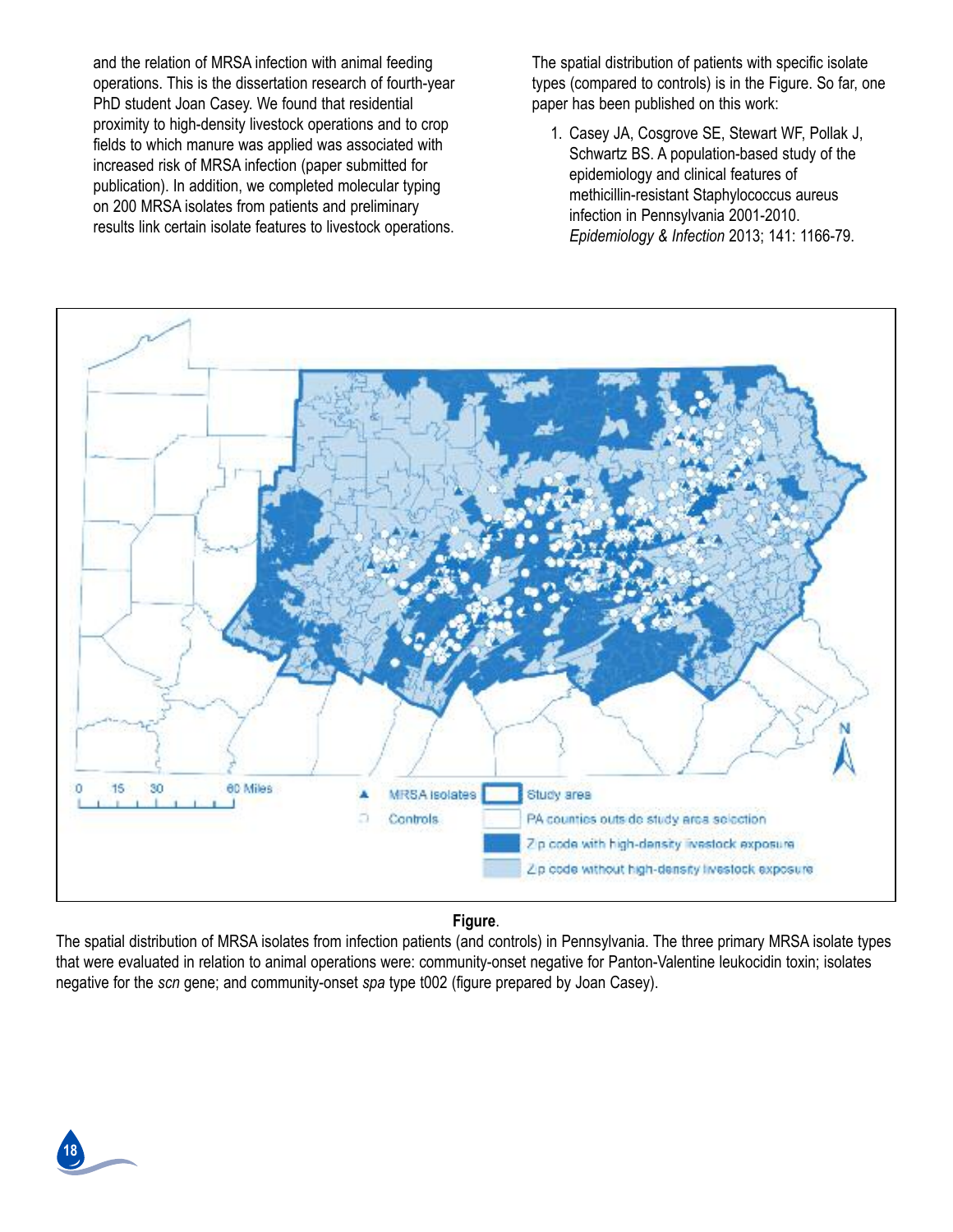

## **Dr. Alf Siewers**

*Associate English Professor Bucknell University*



# **Dr. Katie Faull**

Dr. al siewers is working in collaboration with **Dr. Katie Faull** to release another book in the series *The Stories of the Susquehanna*. Dr. siewers and Dr. faull created the series to develop "interdisciplinary and multimedia approaches to the concept of region, place, and ethics in environmental studies." The volume currently being developed will focus on the shamokin Dam area as well as life in a coal town.

Dr. Siewers is also an Affiliate Faculty Member of Bucknell's Environmental Studies Program. In this role, Dr. Siewers is working with two students this summer on research projects.

# **Abagail Mills**

abagail is researching the local conservation culture around the Susquehanna headwaters at Cooperstown, NY. She's examining the relation between the legacy of the cooper and clark families, environmental literary narratives, and community philanthropy there in preserving and restoring ecology.

# **Courtney Nelson**

courtney is studying the neighboring late eighteenth century communities of French Azilum and the Pantisocracy near Wyalusing, PA on the Susquehanna River. French Azilum was a settlement intended to harbor french aristocrats, fleeing the French Revolution. The Pantisocracy is the term associated with large landholdings of Joseph Priestley and his son. They were initially motivated to create a refuge for European intellectuals devoted to liberty. Both communities represent a strain of utopianism that marked the Susquehanna valley in the days of the early American republic, which set the stage for industrial development in the nineteenth century.

# **Dr. Brandn Green**

### *Director of the Place Studies Initiative (PSI)*



#### *Bucknell University's Environmental Center*

faculty, students, and community members work in partnership with the PSI to undertake and support research within the social sciences and environmental humanities that examines the nature and role of "place" in the human experience. PSI's purpose is to facilitate and encourage investigation of the human dimensions of environmental issues through an array of projects located within three focus areas: Environmental Justice and Public Health: Environmental

Humanities; and Sustainable Communities.

psi is interested in working to address inequalities in exposure and health assets. By collaborating with local hospitals and health clinics, the initiative provides research internships for students interested in community public health. in addition, students and faculty actively engage in chronicling the health impacts of natural resource extraction legacies in the region. One current project in the Central Columbia School District involves assessing the impact of a new high-school track on the health of residents in the surrounding community.

psi also is interested in connecting people and places through innovations in humanities research and outreach. At the leading edge of digital humanities initiatives at Bucknell University, faculty and students working on the environmental humanities view "place" as a central category in poetry, oral history, creative nonfiction, theatre, music, and archival scholarship. Their marquee projects are the "Stories of the Susquehanna Valley" book series and the Summer Writer's Institute for students. In the spring of 2013 PSI was instrumental in the presentation of "Same River," a multimedia exploration of the impact of Marcellus Shale development that included social science research, dance, music, and theatre.

The PSI also is helping to facilitate sustainable communities. "how do we build towns that will be viable in the future?" This question drives their research and outreach in a focus area that incorporates an eclectic group of scholars and community members. One current project includes developing a regional Blighted Housing Survey, investigating Asset-based Community Development in Sunbury, and creating a Field studies lab on Bucknell's campus that supports place-based research across the social sciences and humanities.

# **A.G."Jerry" Wemple**

#### *Professor English & Creative Writing Bloomsburg University*



A.G. is currently working on the sixth annual "Watershed: The Journal of the Susquehanna." The publication includes historical and first-person essays, poetry, fiction, and photography. The Journal's purpose is to promote the Susquehanna River and its watershed by looking at its culture and environment through various lenses. This year, Wemple and intern Erik Kile, a senior Creative Writing and Studio Art major at Bloomsburg, are simultaneously modernizing their project and going green. They are creating digital copies of the Journal to distribute through USB flash drives.

for more information, or to submit work for consideration, contact **Professor Wemple at jwemple@bloomu.edu**.